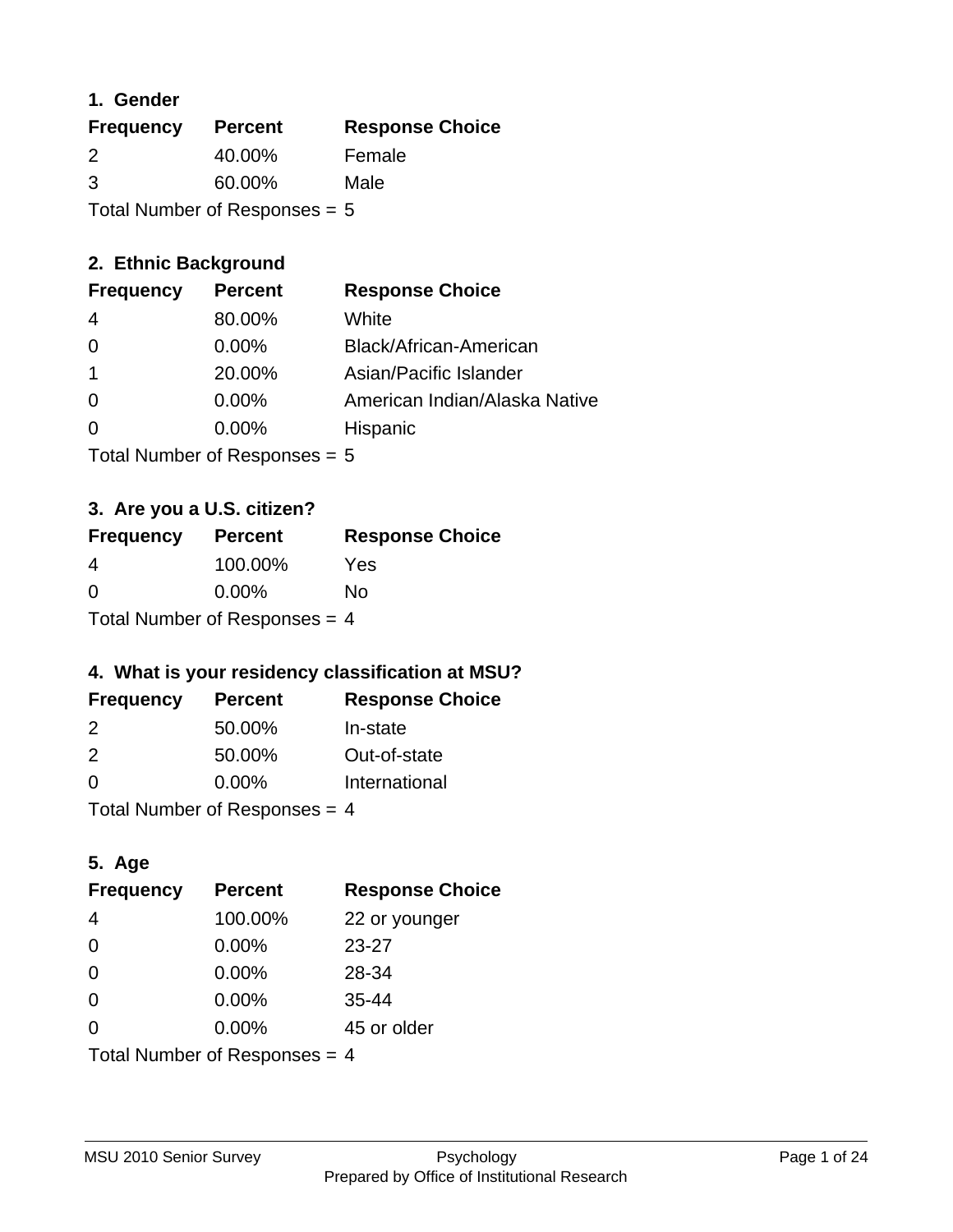**6. Has either of your parents received a bachelor's degree?**

| <b>Frequency</b>                | <b>Percent</b> | <b>Response Choice</b> |
|---------------------------------|----------------|------------------------|
| $\mathcal{P}$                   | 50.00%         | Yes                    |
| $\mathcal{P}$                   | 50.00%         | No                     |
| Total Number of Responses = $4$ |                |                        |

## **7. Has either of your parents received a degree from Murray State?**

| <b>Frequency</b> | <b>Percent</b> | <b>Response Choice</b> |
|------------------|----------------|------------------------|
| <u>ึ</u> ဂ       | $0.00\%$       | Yes                    |

| 4 | 100.00% | <b>No</b> |
|---|---------|-----------|

Total Number of Responses = 4

## **8. What was your original entry status to MSU?**

| <b>Frequency</b> | <b>Percent</b>                                       | <b>Response Choice</b>                           |
|------------------|------------------------------------------------------|--------------------------------------------------|
| 3                | 75.00%                                               | Freshman                                         |
| $\overline{1}$   | 25.00%                                               | Transfer from community college/technical school |
| $\Omega$         | $0.00\%$                                             | Transfer from 4-yr institution                   |
|                  | $\tau$ . In the set of $\Gamma$ is a set of $\Gamma$ |                                                  |

Total Number of Responses  $= 4$ 

### **9. If transfer student, how many credits were transferred?**

| <b>Frequency</b>            | <b>Percent</b> | <b>Response Choice</b> |
|-----------------------------|----------------|------------------------|
| 0                           | $0.00\%$       | 12 or fewer            |
| 1                           | 100.00%        | $13 - 30$              |
| 0                           | $0.00\%$       | $31 - 60$              |
| $\Omega$                    | 0.00%          | Over <sub>60</sub>     |
| Total Number of Despanses 1 |                |                        |

Total Number of Responses = 1

# **10. If transfer student, approximately what percent of your University Studies (general education) classes did you take at Murray State?**

| <b>Frequency</b>              | <b>Percent</b> | <b>Response Choice</b> |
|-------------------------------|----------------|------------------------|
| -0                            | $0.00\%$       | Under 25%              |
| -1                            | 100.00%        | 25-49%                 |
| $\Omega$                      | $0.00\%$       | 50-74%                 |
| $\Omega$                      | $0.00\%$       | 75-100%                |
| Total Number of Responses = 1 |                |                        |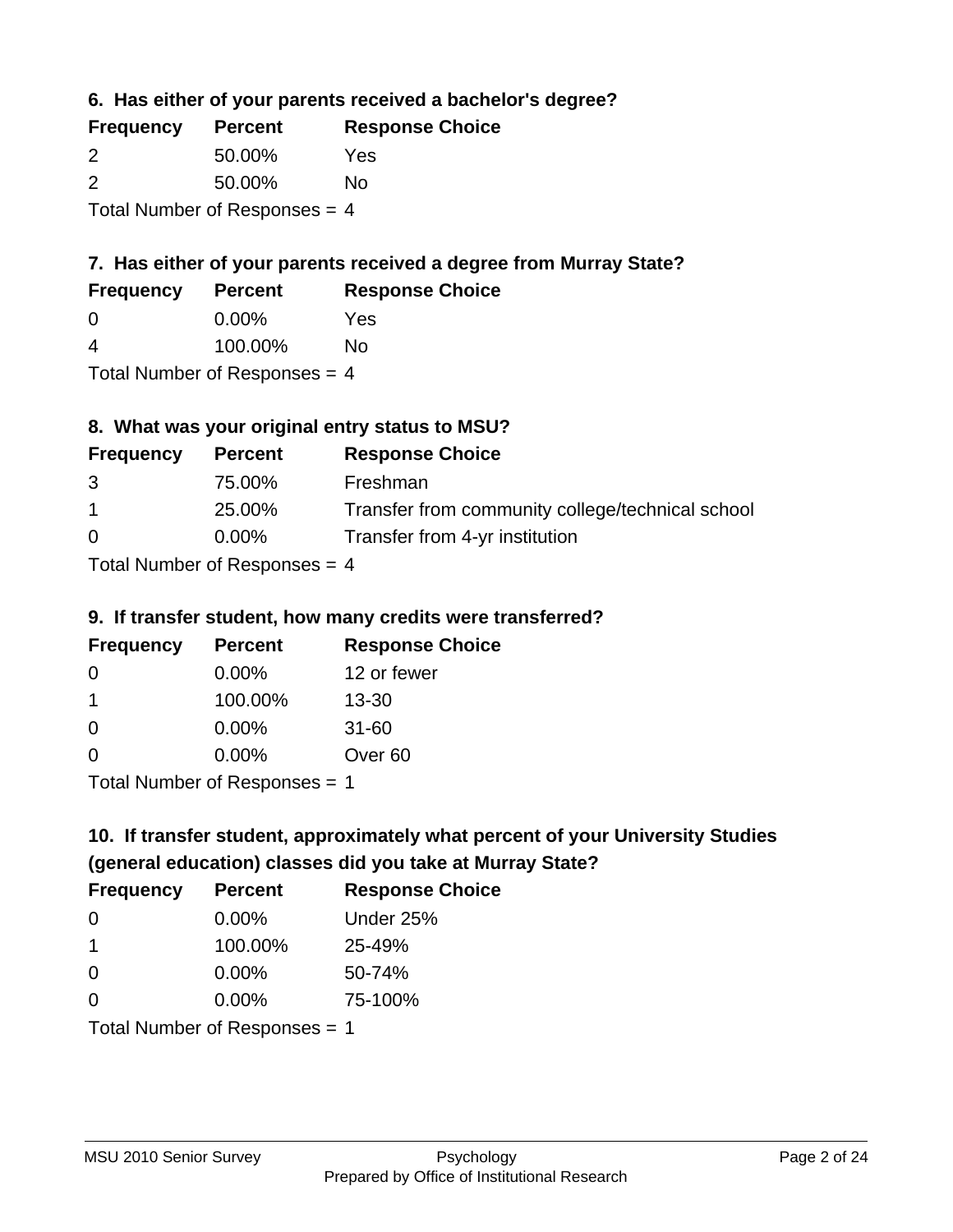### **11. What has been your attendance status at MSU?**

| <b>Frequency</b>                | <b>Percent</b> | <b>Response Choice</b>     |
|---------------------------------|----------------|----------------------------|
| 4                               | 100.00%        | <b>Primarily full-time</b> |
| $\Omega$                        | $0.00\%$       | <b>Primarily part-time</b> |
| Total Number of Responses = $4$ |                |                            |

**12. In which Residential College are you a member?**

| <b>Frequency</b> | <b>Percent</b> | <b>Response Choice</b>            |
|------------------|----------------|-----------------------------------|
| $\Omega$         | $0.00\%$       | Do not know                       |
| 0                | 0.00%          | <b>Clark College</b>              |
| 0                | 0.00%          | <b>Elizabeth College</b>          |
| 0                | 0.00%          | <b>Franklin-Springer Colleges</b> |
| 1                | 25.00%         | <b>Hart College</b>               |
| 0                | 0.00%          | <b>Hester College</b>             |
| 1                | 25.00%         | <b>Regents College</b>            |
|                  | 25.00%         | <b>Richmond College</b>           |
|                  | 25.00%         | <b>White College</b>              |
|                  |                |                                   |

Total Number of Responses = 4

## **13. Have you ever received any type of Financial Aid while at MSU? (Scholarships, grants, work-study, etc.)**

| <b>Frequency</b>                | <b>Percent</b> | <b>Response Choice</b> |  |
|---------------------------------|----------------|------------------------|--|
| 3                               | 75.00%         | Yes                    |  |
| $\blacktriangleleft$            | 25.00%         | Nο                     |  |
| Total Number of Responses = $4$ |                |                        |  |

# **14. What degree are you seeking at this time?**

| <b>Frequency</b> | <b>Percent</b>                  | <b>Response Choice</b> |
|------------------|---------------------------------|------------------------|
| 0                | $0.00\%$                        | Associate              |
| 4                | 100.00%                         | <b>Baccalaureate</b>   |
|                  | Total Number of Responses $=$ 4 |                        |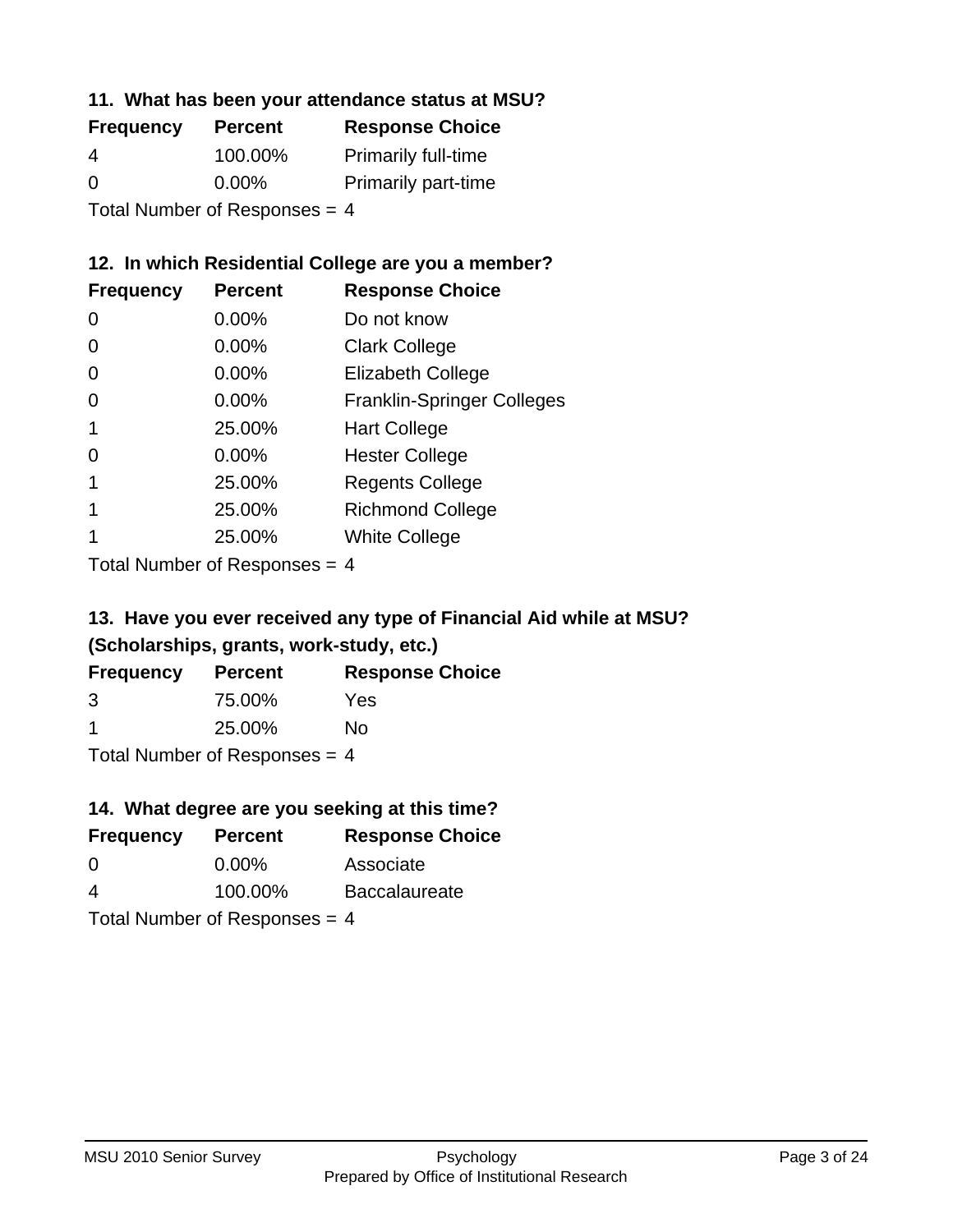**15. How many years will it take you to complete your degree from the point of your initial enrollment in college (including any time at a previous institution)?**

| <b>Frequency</b> | <b>Percent</b> | <b>Response Choice</b> |
|------------------|----------------|------------------------|
| $\Omega$         | 0.00%          | Two                    |
| 1                | 25.00%         | <b>Three</b>           |
| 1                | 25.00%         | Four                   |
| 2                | 50.00%         | Five                   |
| $\Omega$         | 0.00%          | <b>Six</b>             |
| $\overline{0}$   | 0.00%          | More than six          |
|                  |                |                        |

Total Number of Responses  $= 4$ 

#### **16. In what range does your grade point average fall?**

| <b>Frequency</b> | <b>Percent</b> | <b>Response Choice</b> |
|------------------|----------------|------------------------|
| 0                | $0.00\%$       | $2.00 - 2.50$          |
| $\Omega$         | 0.00%          | $2.51 - 3.00$          |
| -3               | 75.00%         | $3.01 - 3.50$          |
|                  | 25.00%         | $3.51 - 4.00$          |
|                  |                |                        |

Total Number of Responses = 4

## **They are used to sort the data, and do not appear in this table Questions 17 and 18 relate to department and program information.**

### **19. For what purpose did you enroll at MSU?**

| <b>Frequency</b>            | <b>Percent</b> | <b>Response Choice</b>                    |
|-----------------------------|----------------|-------------------------------------------|
| 0                           | $0.00\%$       | To receive an associate degree            |
| $\overline{4}$              | 100.00%        | To receive a baccalaureate degree         |
| $\overline{0}$              | $0.00\%$       | To take a few job related courses         |
| $\Omega$                    | 0.00%          | To transfer to another college/university |
| Total Number of Deepensee 1 |                |                                           |

I otal Number of Responses  $= 4$ 

# **20. What is the highest degree you eventually hope to receive?**

| <b>Frequency</b> | <b>Percent</b>              | <b>Response Choice</b> |
|------------------|-----------------------------|------------------------|
| 0                | $0.00\%$                    | Associate              |
| 0                | $0.00\%$                    | <b>Baccalaureate</b>   |
| 1                | 25.00%                      | Graduate               |
| 3                | 75.00%                      | Professional           |
|                  | Total Number of Deepensee 1 |                        |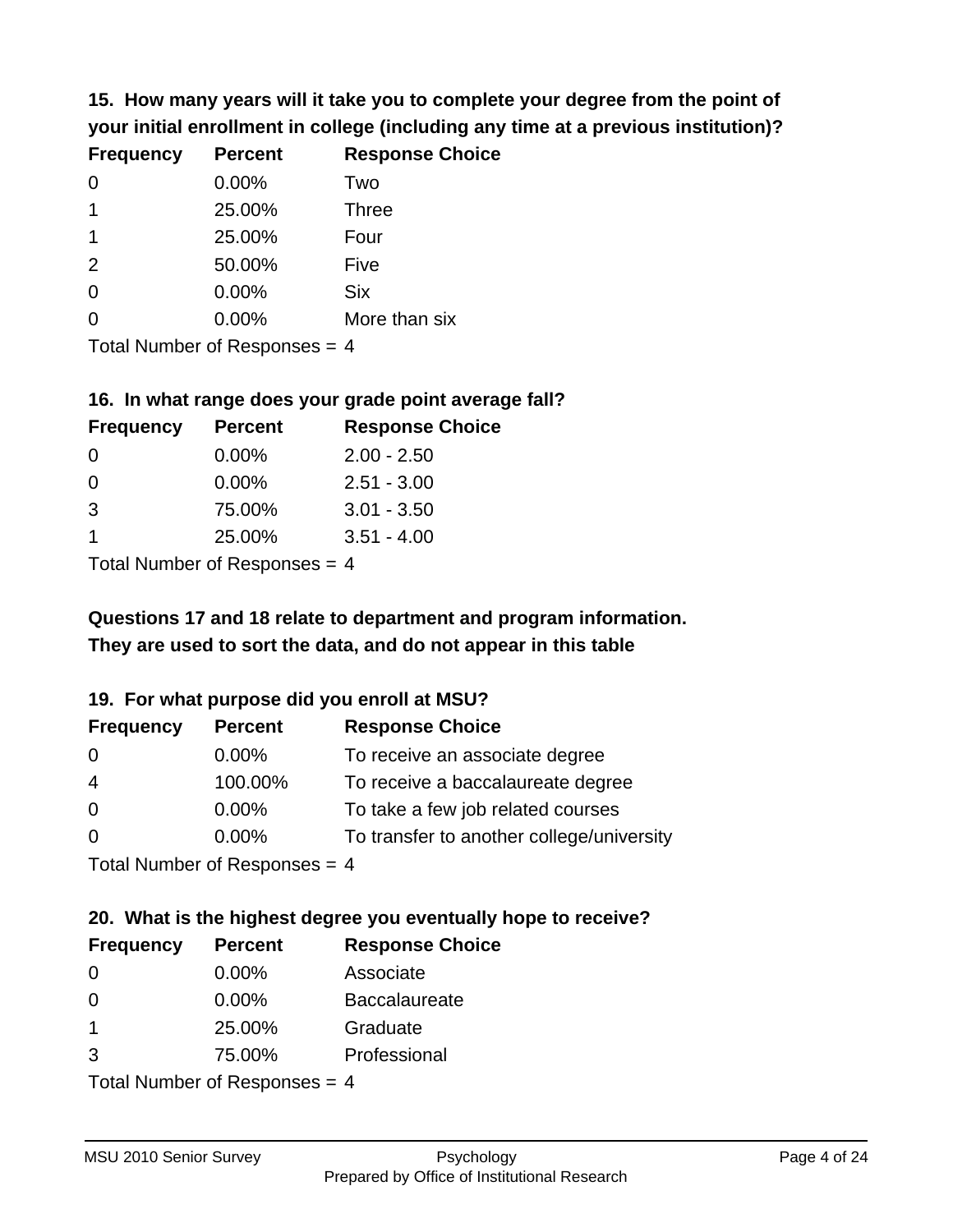### **21. Which best describes your situation?**

| <b>Frequency</b> | <b>Percent</b> | <b>Response Choice</b>               |
|------------------|----------------|--------------------------------------|
| 2                | 50.00%         | Did not change major/area            |
| $\Omega$         | $0.00\%$       | Did not initially declare major/area |
| 2                | 50.00%         | Changed major/area                   |
|                  |                |                                      |

Total Number of Responses = 4

## **22. While school was in session during the past year, how many hours per week, on average, did you work for pay?**

| <b>Frequency</b> | <b>Percent</b> | <b>Response Choice</b> |
|------------------|----------------|------------------------|
| 2                | 50.00%         | Did not work           |
| $\Omega$         | 0.00%          | Worked 1-10 hrs        |
| $\mathbf 1$      | 25.00%         | Worked 11-20 hrs       |
| $\overline{1}$   | 25.00%         | Worked 21-30 hrs       |
| $\Omega$         | 0.00%          | Worked 31-40 hrs       |
| $\Omega$         | 0.00%          | Worked over 40 hrs     |
|                  |                |                        |

Total Number of Responses = 4

### **23. For the most part, were classes offered at times convenient to you?**

| <b>Frequency</b>                | <b>Percent</b> | <b>Response Choice</b> |
|---------------------------------|----------------|------------------------|
| 4                               | 100.00%        | Yes                    |
| $\Omega$                        | $0.00\%$       | Nο                     |
| Total Number of Responses = $4$ |                |                        |

### **24. If no, what time would you have preferred?**

| <b>Frequency</b> | <b>Percent</b>                  | <b>Response Choice</b> |
|------------------|---------------------------------|------------------------|
| $\Omega$         | #DIV/0!                         | Late afternoon         |
| $\Omega$         | #DIV/0!                         | Evening                |
| $\Omega$         | #DIV/0!                         | Weekend                |
| $\Omega$         | #DIV/0!                         | During the day         |
|                  | Total Number of Responses = $0$ |                        |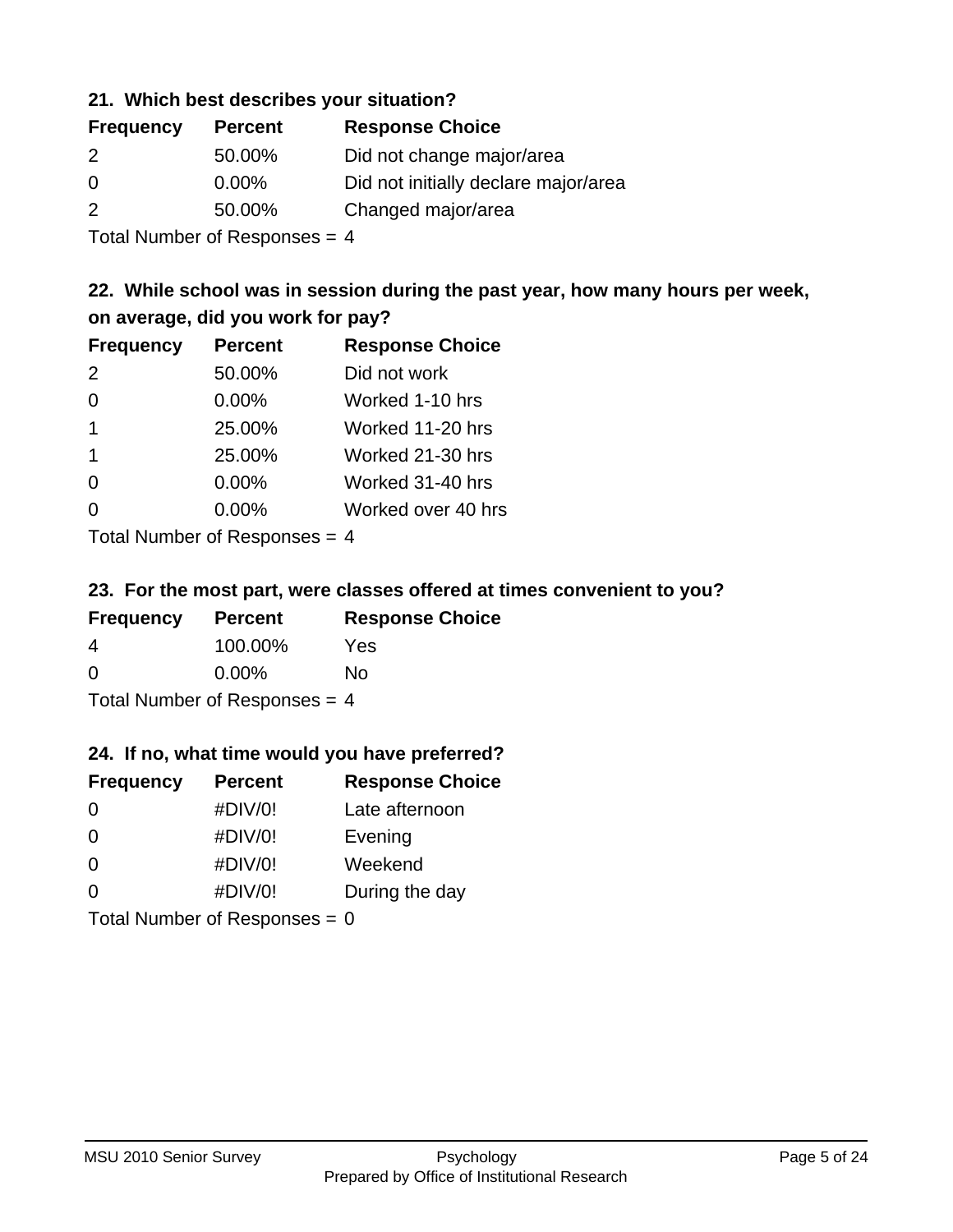### **25. Which best describes the location where you completed the majority of your coursework?**

| <b>Frequency</b> | <b>Percent</b>            | <b>Response Choice</b> |
|------------------|---------------------------|------------------------|
| 4                | 100.00%                   | <b>Murray</b>          |
| 0                | 0.00%                     | Paducah                |
| $\Omega$         | 0.00%                     | Ft. Campbell           |
| $\overline{0}$   | 0.00%                     | Madisonville           |
| $\overline{0}$   | 0.00%                     | Hopkinsville           |
| 0                | 0.00%                     | Henderson              |
| $\overline{0}$   | 0.00%                     | On the Internet        |
| 0                | 0.00%                     | Other                  |
|                  | Total Number of Deepensee | $\overline{ }$         |

Total Number of Responses = 4

## **26. Did you take any online courses while at Murray State?**

| <b>Frequency</b>                | <b>Percent</b> | <b>Response Choice</b> |
|---------------------------------|----------------|------------------------|
| -0                              | $0.00\%$       | Yes                    |
| -4                              | 100.00%        | No                     |
| Total Number of Responses $=$ 4 |                |                        |

## **27. Did it take you an extra semester or more to complete degree requirements at Murray State?**

| <b>Frequency</b> | <b>Percent</b>              | <b>Response Choice</b> |
|------------------|-----------------------------|------------------------|
| 2                | 50.00%                      | Yes                    |
| 2                | 50.00%                      | No                     |
|                  | Tatal Massakan af Dagmannar |                        |

Total Number of Responses = 4

### **28. If yes, why did it take you an extra semester or more?**

| <b>Frequency</b>                | <b>Percent</b> | <b>Response Choice</b>                                       |
|---------------------------------|----------------|--------------------------------------------------------------|
| $\mathbf 0$                     | 0.00%          | Work obligation limited my enrollment.                       |
| $\mathbf 0$                     | $0.00\%$       | Family obligations limited my enrollment.                    |
| $\overline{0}$                  | 0.00%          | Tuition and other costs of attendance limited my enrollment. |
| 2                               | 100.00%        | A decision to change majors added to my requirements.        |
| $\mathbf 0$                     | 0.00%          | A required course or courses were not offered.               |
| $\overline{0}$                  | $0.00\%$       | Credits were lost transferring to Murray State.              |
| $\Omega$                        | $0.00\%$       | Other                                                        |
| Total Number of Responses $= 2$ |                |                                                              |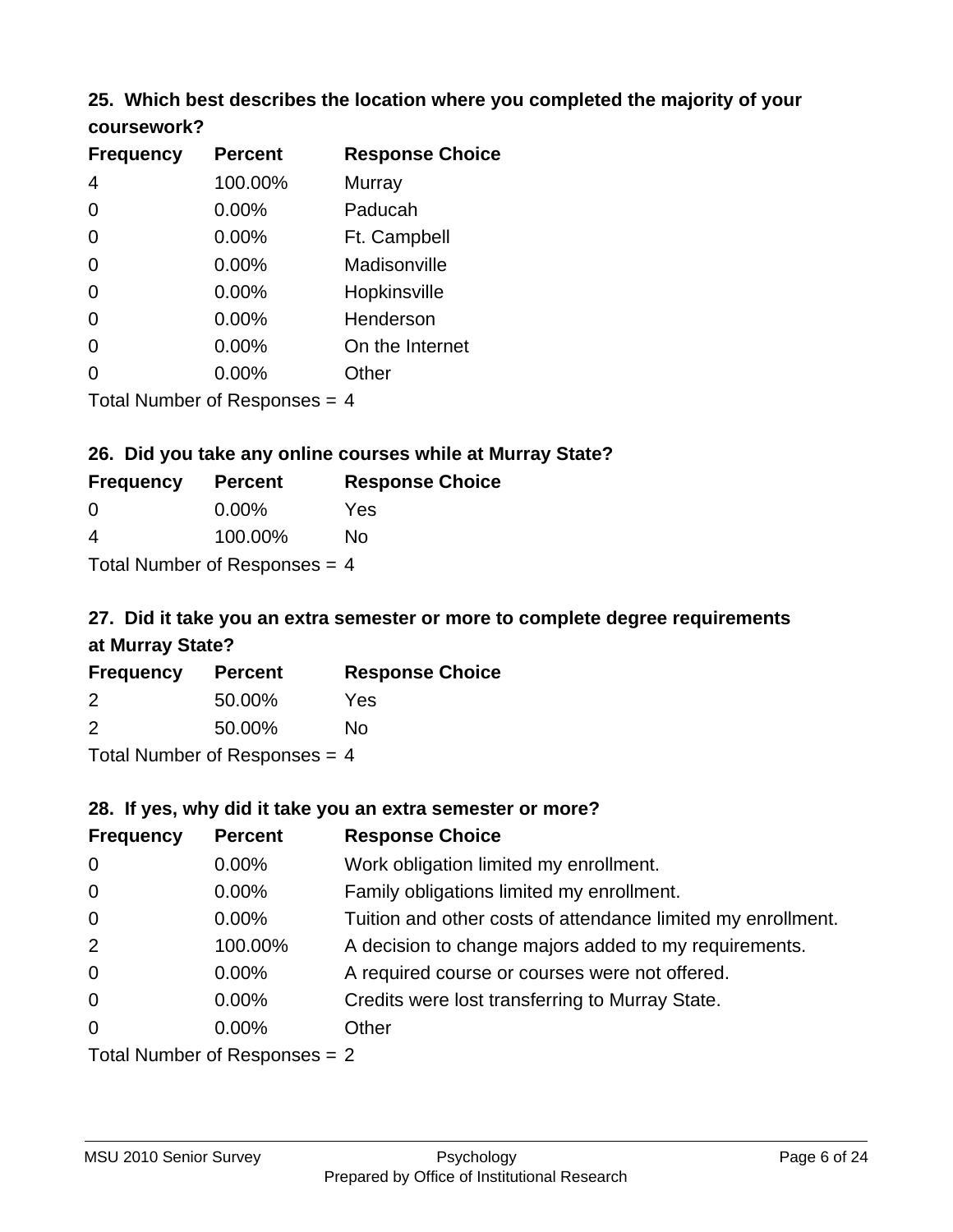## **29. Did you have trouble getting any course(s) you needed while at Murray State?**

| <b>Frequency</b>                | <b>Percent</b> | <b>Response Choice</b> |
|---------------------------------|----------------|------------------------|
| - 0                             | $0.00\%$       | Yes                    |
| -4                              | 100.00%        | Nο                     |
| Total Number of Responses $=$ 4 |                |                        |

### **30. If yes, why did you have trouble getting the course?**

| <b>Frequency</b> | <b>Percent</b> | <b>Response Choice</b>                                |
|------------------|----------------|-------------------------------------------------------|
| $\overline{0}$   | #DIV/0!        | Not offered the semester I needed it.                 |
| $\overline{0}$   | #DIV/0!        | Not offered at hours convenient to my work schedule.  |
| $\overline{0}$   | #DIV/0!        | Not offered at hours suitable for my school schedule. |
| $\overline{0}$   | #DIV/0!        | All course sections were closed.                      |
| $\overline{0}$   | #DIV/0!        | I was unaware of the prerequisites for the course.    |
|                  |                |                                                       |

Total Number of Responses  $= 0$ 

## **31. Which statement best describes your experience with off-campus coop/internship?**

| <b>Frequency</b> | <b>Percent</b>                                                  | <b>Response Choice</b>             |
|------------------|-----------------------------------------------------------------|------------------------------------|
| $\overline{4}$   | 100.00%                                                         | Cannot judge, I did not have one.  |
| $\Omega$         | 0.00%                                                           | My experience was very valuable.   |
| $\Omega$         | 0.00%                                                           | My experience was valuable.        |
| $\Omega$         | 0.00%                                                           | My experience was of little value. |
| $\Omega$         | 0.00%                                                           | My experience was of no value.     |
|                  | $\tau$ . $\Gamma$ is the set of $\Gamma$ is the set of $\Gamma$ |                                    |

Total Number of Responses = 4

# **32. Which statement best describes your experience with on-campus faculty-directed research, scholarly, or creative project?**

| <b>Frequency</b> | <b>Percent</b>                                                                                                                                                                                                                                                                                                                                                                                                                                                                                                                                                                                                       | <b>Response Choice</b>             |
|------------------|----------------------------------------------------------------------------------------------------------------------------------------------------------------------------------------------------------------------------------------------------------------------------------------------------------------------------------------------------------------------------------------------------------------------------------------------------------------------------------------------------------------------------------------------------------------------------------------------------------------------|------------------------------------|
| $\overline{1}$   | 25.00%                                                                                                                                                                                                                                                                                                                                                                                                                                                                                                                                                                                                               | Cannot judge; I did not have one.  |
| 2                | 50.00%                                                                                                                                                                                                                                                                                                                                                                                                                                                                                                                                                                                                               | My experience was very valuable.   |
| $\overline{1}$   | 25.00%                                                                                                                                                                                                                                                                                                                                                                                                                                                                                                                                                                                                               | My experience was valuable.        |
| $\Omega$         | $0.00\%$                                                                                                                                                                                                                                                                                                                                                                                                                                                                                                                                                                                                             | My experience was of little value. |
| $\Omega$         | 0.00%                                                                                                                                                                                                                                                                                                                                                                                                                                                                                                                                                                                                                | My experience was of no value.     |
|                  | $T_{\text{shell}}$ N <sub>1</sub> $\mu$ <sub>n</sub> $\mu$ <sub>n</sub> $\mu$ <sub>n</sub> $\sigma$ <sub>n</sub> $\sigma$ <sub>n</sub> $\sigma$ <sub>n</sub> $\sigma$ <sub>n</sub> $\sigma$ <sub>n</sub> $\sigma$ <sub>n</sub> $\sigma$ <sub>n</sub> $\sigma$ <sub>n</sub> $\sigma$ <sub>n</sub> $\sigma$ <sub>n</sub> $\sigma$ <sub>n</sub> $\sigma$ <sub>n</sub> $\sigma$ <sub>n</sub> $\sigma$ <sub>n</sub> $\sigma$ <sub>n</sub> $\sigma$ <sub>n</sub> $\sigma$ <sub>n</sub> $\sigma$ <sub>n</sub> $\sigma$ <sub>n</sub> $\sigma$ <sub>n</sub> $\sigma$ <sub>n</sub> $\sigma$ <sub>n</sub> $\sigma$ <sub>n</sub> |                                    |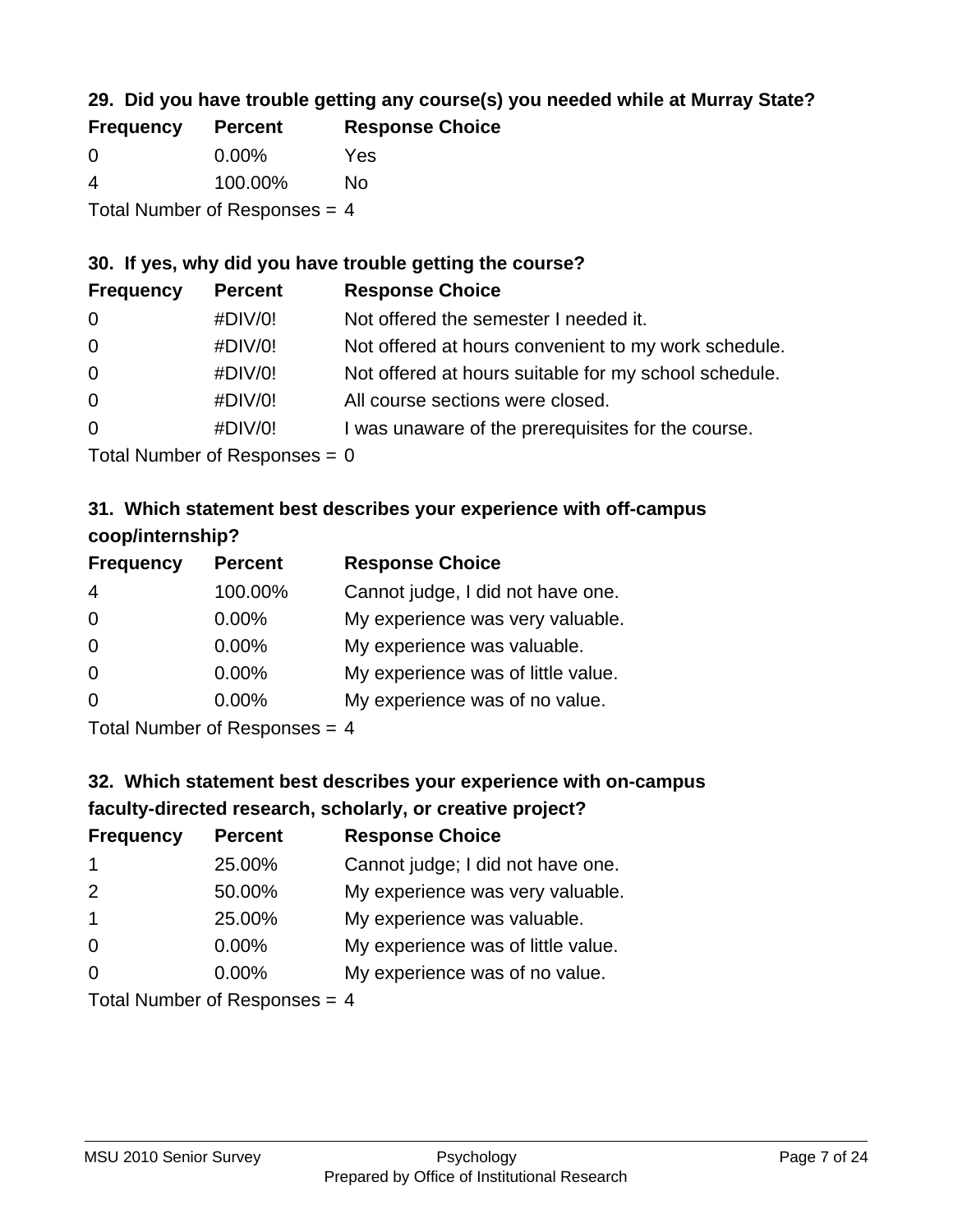#### **33. Which statement best describes your experience with academic advising in your major/area?**

| $\cdots$ your mapproved. |                |                                                       |
|--------------------------|----------------|-------------------------------------------------------|
| <b>Frequency</b>         | <b>Percent</b> | <b>Response Choice</b>                                |
| 0                        | $0.00\%$       | Cannot judge; I did not make use of the opportunity.  |
| $\overline{4}$           | 100.00%        | I was satisfied with information my adviser provided. |
| $\overline{0}$           | $0.00\%$       | Advice was inaccurate, incomplete, or misleading.     |
| $\overline{0}$           | $0.00\%$       | My adviser was not available.                         |
|                          |                |                                                       |

Total Number of Responses = 4

## **For questions 34-48, indicate the extent to which you were satisfied.**

| 34. Class size relative to type of course |
|-------------------------------------------|
|-------------------------------------------|

| <b>Frequency</b>              | <b>Percent</b> | <b>Response Choice</b> |  |
|-------------------------------|----------------|------------------------|--|
| 3                             | 75.00%         | Very satisfied         |  |
| -1                            | 25.00%         | Satisfied              |  |
| $\Omega$                      | $0.00\%$       | <b>Dissatisfied</b>    |  |
| $\Omega$                      | $0.00\%$       | Very dissatisfied      |  |
| $Total Number of Denonce = A$ |                |                        |  |

Total Number of Responses = 4

### **35. Out-of-class availability of faculty**

| <b>Frequency</b>           | <b>Percent</b> | <b>Response Choice</b> |
|----------------------------|----------------|------------------------|
| $\mathcal{P}$              | 50.00%         | Very satisfied         |
| $\mathcal{P}$              | 50.00%         | Satisfied              |
| $\Omega$                   | $0.00\%$       | <b>Dissatisfied</b>    |
| $\Omega$                   | $0.00\%$       | Very dissatisfied      |
| Total Number of Deepersoon |                |                        |

Total Number of Responses = 4

## **36. Effectiveness of your high school preparation for college work**

| <b>Frequency</b>              | <b>Percent</b> | <b>Response Choice</b> |  |
|-------------------------------|----------------|------------------------|--|
| 2                             | 50.00%         | Very satisfied         |  |
| $\mathcal{P}$                 | 50.00%         | Satisfied              |  |
| $\Omega$                      | 0.00%          | <b>Dissatisfied</b>    |  |
| $\Omega$                      | $0.00\%$       | Very dissatisfied      |  |
| $Total Number of Denonce - A$ |                |                        |  |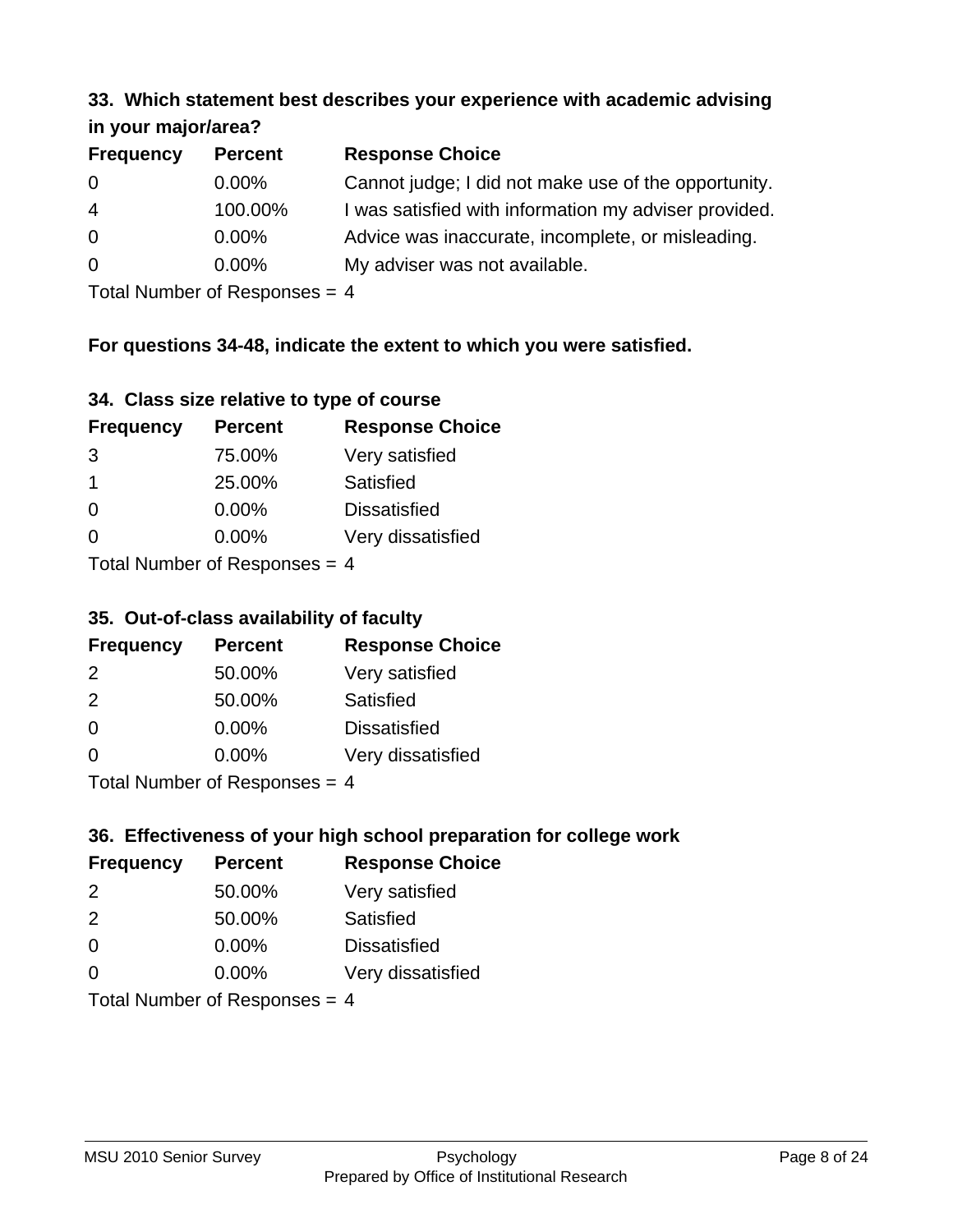## **37. Fairness of faculty in their treatment of individual students**

| <b>Frequency</b> | <b>Percent</b> | <b>Response Choice</b> |
|------------------|----------------|------------------------|
| $\mathcal{P}$    | 50.00%         | Very satisfied         |
| $\mathcal{P}$    | 50.00%         | Satisfied              |
| $\Omega$         | $0.00\%$       | <b>Dissatisfied</b>    |
| $\Omega$         | $0.00\%$       | Very dissatisfied      |
|                  |                |                        |

Total Number of Responses = 4

### **38. Overall quality of instruction at Murray State**

| <b>Frequency</b> | <b>Percent</b> | <b>Response Choice</b> |
|------------------|----------------|------------------------|
|                  | 25.00%         | Very satisfied         |
| 3                | 75.00%         | Satisfied              |
| $\Omega$         | 0.00%          | <b>Dissatisfied</b>    |
| ∩                | 0.00%          | Very dissatisfied      |
|                  |                |                        |

Total Number of Responses = 4

## **39. Quality of instruction in University Studies (General Education) courses**

| <b>Frequency</b> | <b>Percent</b>               | <b>Response Choice</b> |
|------------------|------------------------------|------------------------|
|                  | 25.00%                       | Very satisfied         |
| $\mathcal{P}$    | 50.00%                       | Satisfied              |
| -1               | 25.00%                       | <b>Dissatisfied</b>    |
| $\Omega$         | $0.00\%$                     | Very dissatisfied      |
|                  | $\tau$ . The state of $\sim$ |                        |

Total Number of Responses  $= 4$ 

### **40. Quality of instruction in your major**

| <b>Frequency</b> | <b>Percent</b>             | <b>Response Choice</b> |
|------------------|----------------------------|------------------------|
| 3                | 75.00%                     | Very satisfied         |
| -1               | 25.00%                     | Satisfied              |
| $\Omega$         | 0.00%                      | <b>Dissatisfied</b>    |
| $\Omega$         | 0.00%                      | Very dissatisfied      |
|                  | Total Number of Deepersoon |                        |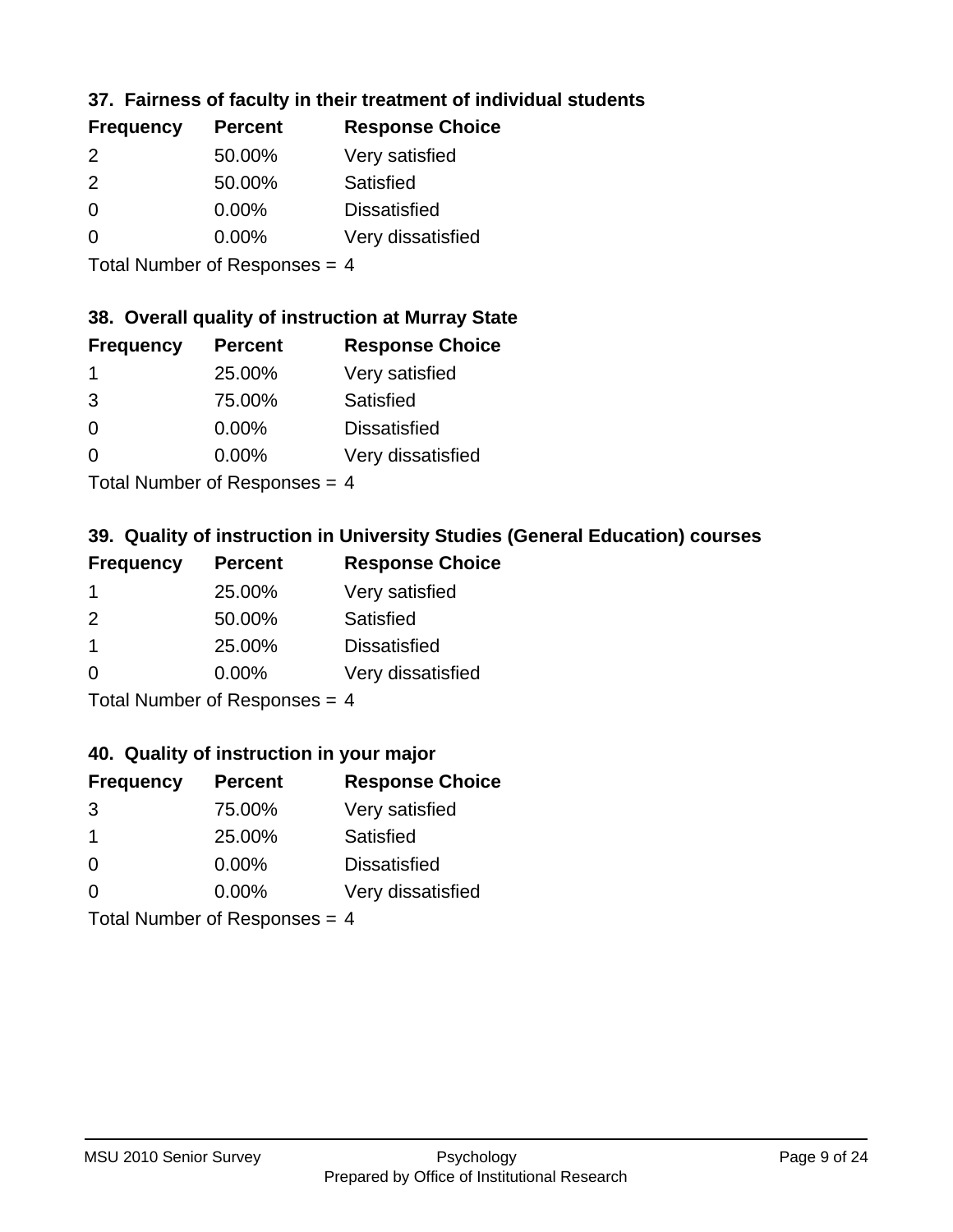## **41. Clarity of program objectives in your major**

| <b>Frequency</b> | <b>Percent</b> | <b>Response Choice</b> |
|------------------|----------------|------------------------|
| $\mathcal{P}$    | 50.00%         | Very satisfied         |
| $\mathcal{P}$    | 50.00%         | Satisfied              |
| 0                | $0.00\%$       | <b>Dissatisfied</b>    |
| ∩                | 0.00%          | Very dissatisfied      |

Total Number of Responses = 4

## **42. Intellectual challenge of the academic program**

| <b>Frequency</b> | <b>Percent</b> | <b>Response Choice</b> |
|------------------|----------------|------------------------|
|                  | 25.00%         | Very satisfied         |
| 3                | 75.00%         | Satisfied              |
| $\Omega$         | 0.00%          | <b>Dissatisfied</b>    |
| $\Omega$         | 0.00%          | Very dissatisfied      |
|                  |                |                        |

Total Number of Responses = 4

## **43. Encouragement and information from your major department for employment after graduation**

| <b>Frequency</b> | <b>Percent</b> | <b>Response Choice</b> |
|------------------|----------------|------------------------|
| 0                | $0.00\%$       | Very satisfied         |
| 2                | 50.00%         | Satisfied              |
| 2                | 50.00%         | <b>Dissatisfied</b>    |
| 0                | 0.00%          | Very dissatisfied      |
|                  |                |                        |

Total Number of Responses = 4

## **44. Availability of opportunities to engage in a faculty-mentored research,**

## **scholarly, or creative project in your area of study/interest**

| <b>Frequency</b> | <b>Percent</b> | <b>Response Choice</b> |
|------------------|----------------|------------------------|
|                  | 25.00%         | Very satisfied         |
| 3                | 75.00%         | Satisfied              |
| $\Omega$         | 0.00%          | <b>Dissatisfied</b>    |
| ∩                | 0.00%          | Very dissatisfied      |
|                  |                |                        |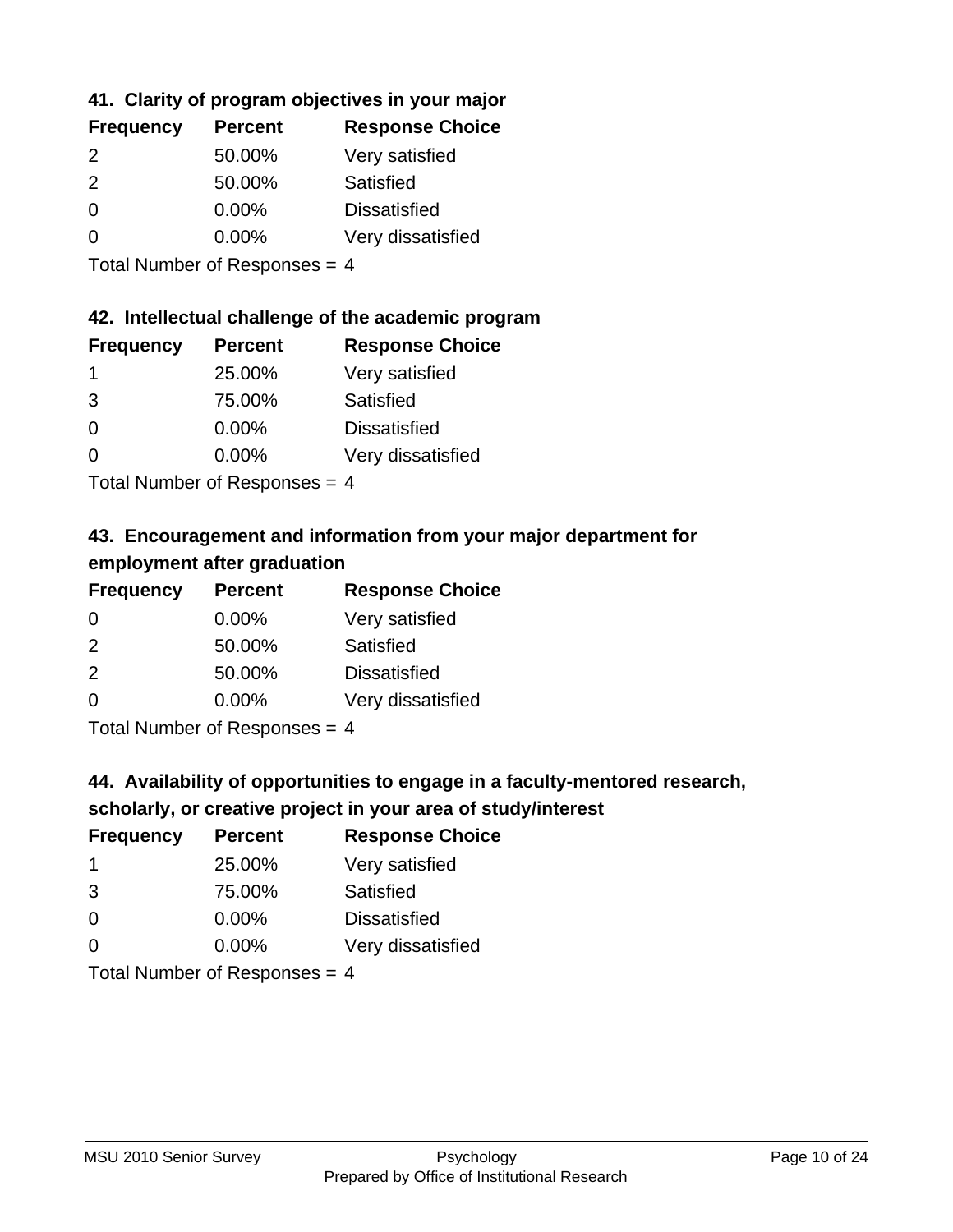### **45. Library hours**

| <b>Frequency</b> | <b>Percent</b> | <b>Response Choice</b> |
|------------------|----------------|------------------------|
| 3                | 75.00%         | Very satisfied         |
|                  | 25.00%         | Satisfied              |
| $\Omega$         | $0.00\%$       | <b>Dissatisfied</b>    |
| ∩                | $0.00\%$       | Very dissatisfied      |
|                  |                |                        |

Total Number of Responses = 4

## **46. Effectiveness of library personnel in meeting your information needs**

| <b>Frequency</b> | <b>Percent</b> | <b>Response Choice</b> |
|------------------|----------------|------------------------|
|                  | 25.00%         | Very satisfied         |
| 3                | 75.00%         | Satisfied              |
| $\Omega$         | $0.00\%$       | <b>Dissatisfied</b>    |
| O                | $0.00\%$       | Very dissatisfied      |
|                  |                |                        |

Total Number of Responses = 4

## **47. Access to library resources on hand**

| <b>Frequency</b> | <b>Percent</b>             | <b>Response Choice</b> |
|------------------|----------------------------|------------------------|
| $\Omega$         | $0.00\%$                   | Very satisfied         |
| $\mathcal{P}$    | 50.00%                     | Satisfied              |
| 2                | 50.00%                     | <b>Dissatisfied</b>    |
| $\Omega$         | 0.00%                      | Very dissatisfied      |
|                  | Total Number of Deepersoon |                        |

Total Number of Responses = 4

### **48. Electronic access to library resources**

| <b>Frequency</b>                | <b>Percent</b> | <b>Response Choice</b> |
|---------------------------------|----------------|------------------------|
| $\Omega$                        | $0.00\%$       | Very satisfied         |
| 2                               | 50.00%         | Satisfied              |
| 2                               | 50.00%         | <b>Dissatisfied</b>    |
| $\Omega$                        | $0.00\%$       | Very dissatisfied      |
| Total Number of Responses = $4$ |                |                        |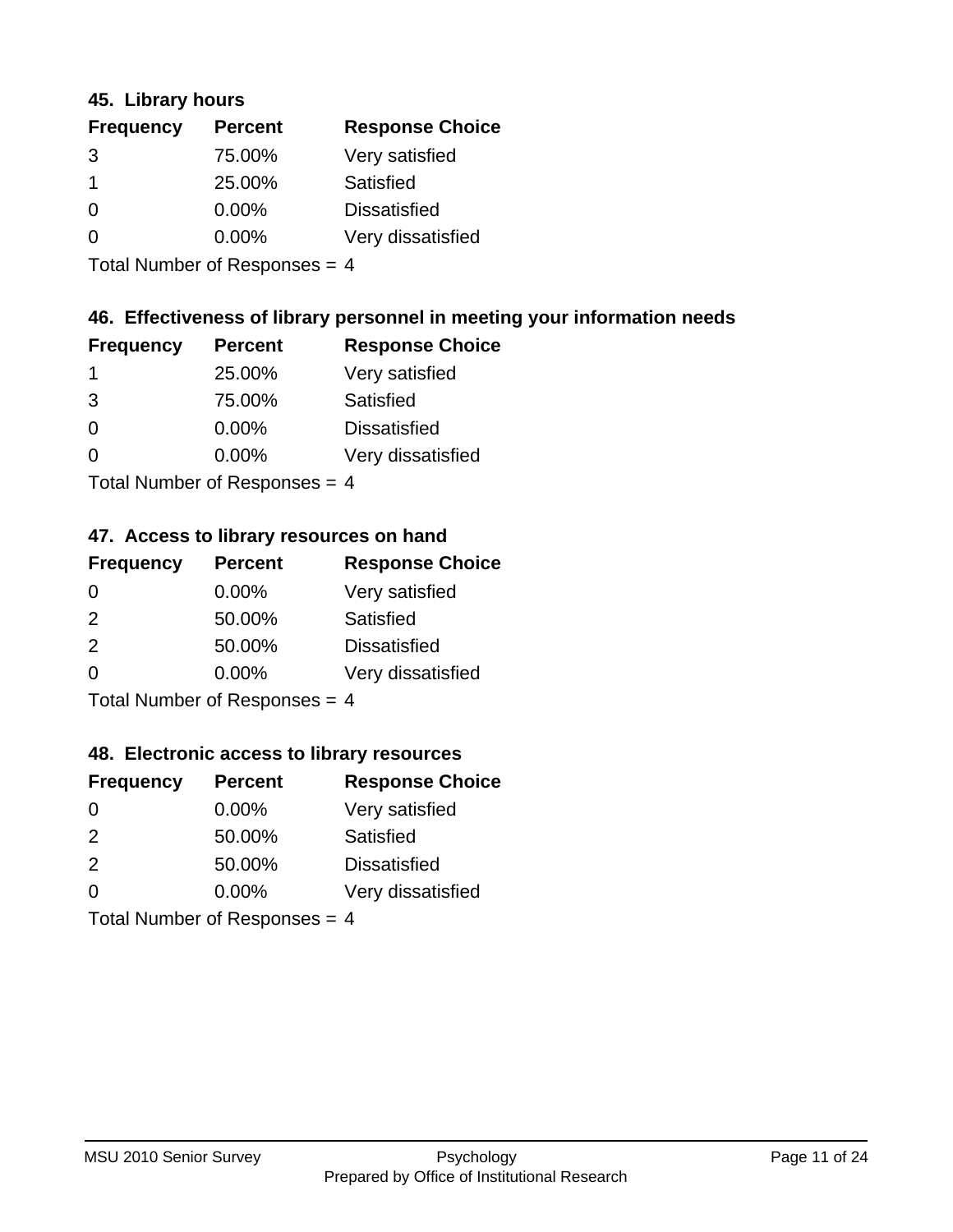**was in helping you achieve these goals. For questions 49-55, please indicate how effective University Studies at MSU** 

## **49. Writing Skills**

| <b>Frequency</b>                | <b>Percent</b> | <b>Response Choice</b> |
|---------------------------------|----------------|------------------------|
| $\Omega$                        | $0.00\%$       | Very effective         |
| 4                               | 100.00%        | Effective              |
| $\Omega$                        | $0.00\%$       | Ineffective            |
| $\Omega$                        | $0.00\%$       | Very ineffective       |
| Total Number of Responses = $4$ |                |                        |

**50. Speaking Skills**

| <b>Frequency</b> | <b>Percent</b>             | <b>Response Choice</b> |
|------------------|----------------------------|------------------------|
| $\Omega$         | 0.00%                      | Very effective         |
| 3                | 75.00%                     | Effective              |
| $\overline{1}$   | 25.00%                     | Ineffective            |
| $\Omega$         | 0.00%                      | Very ineffective       |
|                  | Total Number of Deepersoon |                        |

Total Number of Responses = 4

### **51. Critical Thinking Skills**

| <b>Frequency</b>            | <b>Percent</b> | <b>Response Choice</b> |
|-----------------------------|----------------|------------------------|
| $\Omega$                    | $0.00\%$       | Very effective         |
| 4                           | 100.00%        | Effective              |
| $\Omega$                    | 0.00%          | Ineffective            |
| $\Omega$                    | 0.00%          | Very ineffective       |
| Total Number of Deepensee 4 |                |                        |

Total Number of Responses = 4

## **52. Computer Technology**

| <b>Frequency</b>                | <b>Percent</b> | <b>Response Choice</b> |
|---------------------------------|----------------|------------------------|
| $\Omega$                        | $0.00\%$       | Very effective         |
| 2                               | 50.00%         | Effective              |
| 2                               | 50.00%         | Ineffective            |
| $\Omega$                        | $0.00\%$       | Very ineffective       |
| Total Number of Responses = $4$ |                |                        |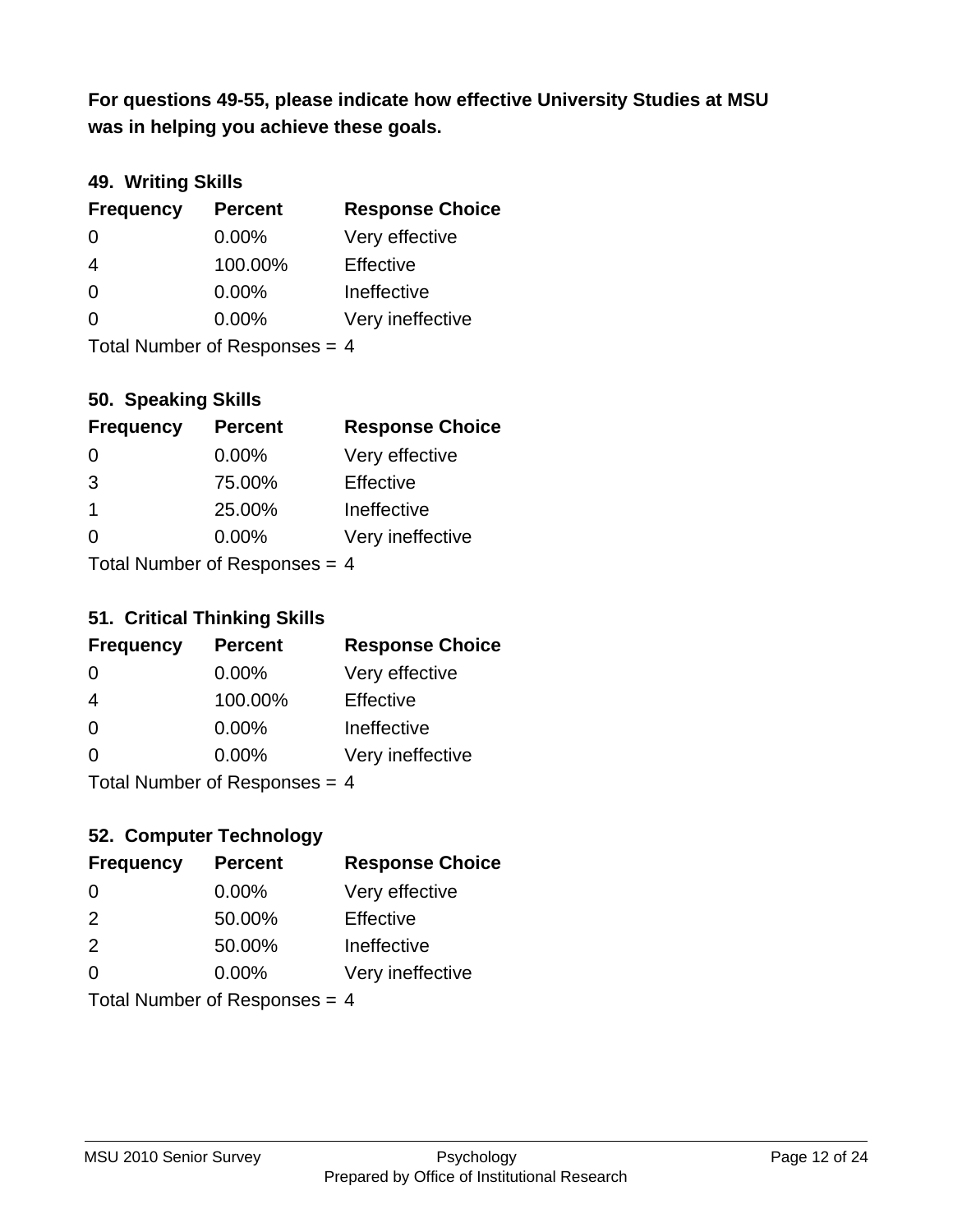## **53. General Knowledge in the liberal arts and sciences**

| <b>Frequency</b> | <b>Percent</b> | <b>Response Choice</b> |
|------------------|----------------|------------------------|
|                  | 25.00%         | Very effective         |
| 3                | 75.00%         | Effective              |
| $\Omega$         | $0.00\%$       | Ineffective            |
| O                | 0.00%          | Very ineffective       |
|                  |                |                        |

Total Number of Responses = 4

#### **54. International Perspectives**

| <b>Frequency</b> | <b>Percent</b> | <b>Response Choice</b> |
|------------------|----------------|------------------------|
| $\Omega$         | 0.00%          | Very effective         |
| 4                | 100.00%        | Effective              |
| $\Omega$         | 0.00%          | Ineffective            |
| 0                | 0.00%          | Very ineffective       |
|                  |                |                        |

Total Number of Responses = 4

## **55. Stimulation of interest in areas outside your chosen field of study**

| <b>Frequency</b> | <b>Percent</b>             | <b>Response Choice</b> |
|------------------|----------------------------|------------------------|
| $\Omega$         | 0.00%                      | Very effective         |
| 3                | 75.00%                     | Effective              |
| -1               | 25.00%                     | Ineffective            |
| $\Omega$         | 0.00%                      | Very ineffective       |
|                  | Total Number of Deepersoon |                        |

Total Number of Responses = 4

## **For questions 56-83, please indicate how satisfactorily the following met your needs**

#### **56. African-American Student Services**

| <b>Frequency</b>              | <b>Percent</b> | <b>Response Choice</b> |
|-------------------------------|----------------|------------------------|
| 4                             | 100.00%        | Did not use            |
| $\Omega$                      | 0.00%          | Very satisfied         |
| $\Omega$                      | 0.00%          | <b>Satisfied</b>       |
| $\Omega$                      | 0.00%          | <b>Dissatisfied</b>    |
| $\Omega$                      | 0.00%          | Very dissatisfied      |
| Total Number of Responses = 4 |                |                        |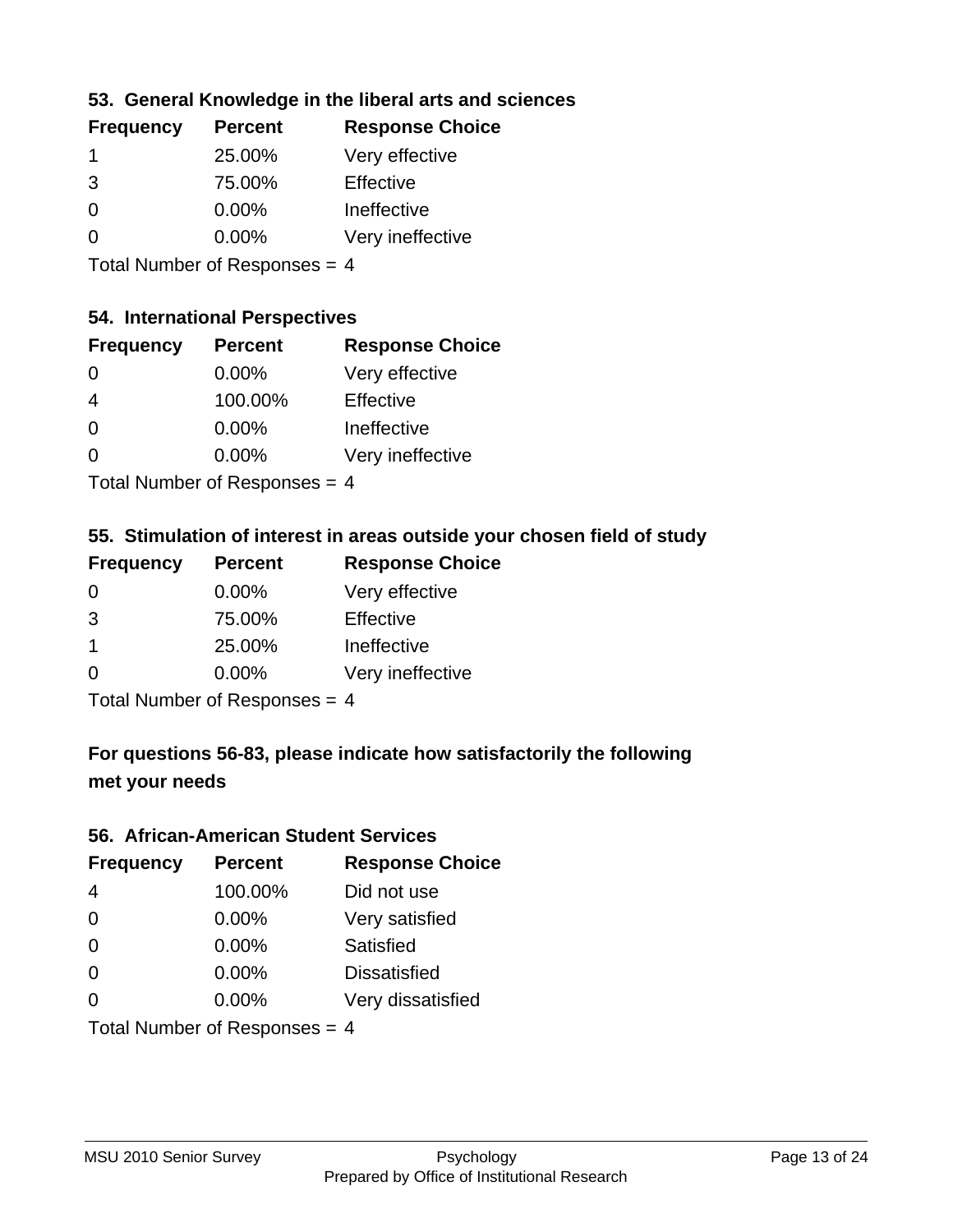### **57. Career Services Office**

| <b>Frequency</b> | <b>Percent</b> | <b>Response Choice</b> |
|------------------|----------------|------------------------|
|                  | 100.00%        | Did not use            |
| 0                | $0.00\%$       | Very satisfied         |
| 0                | $0.00\%$       | Satisfied              |
|                  | $0.00\%$       | <b>Dissatisfied</b>    |
|                  | $0.00\%$       | Very dissatisfied      |
|                  |                |                        |

Total Number of Responses = 4

## **58. Counseling and Testing Center**

| <b>Frequency</b>                     | <b>Percent</b> | <b>Response Choice</b> |
|--------------------------------------|----------------|------------------------|
| 3                                    | 75.00%         | Did not use            |
| 0                                    | 0.00%          | Very satisfied         |
| 1                                    | 25.00%         | <b>Satisfied</b>       |
| ∩                                    | 0.00%          | <b>Dissatisfied</b>    |
| 0                                    | 0.00%          | Very dissatisfied      |
| $Total Number of DoEROROR = \Lambda$ |                |                        |

Total Number of Responses = 4

#### **59. Cultural programming and activities**

| <b>Frequency</b>                | <b>Percent</b> | <b>Response Choice</b> |
|---------------------------------|----------------|------------------------|
| 2                               | 50.00%         | Did not use            |
| 2                               | 50.00%         | Very satisfied         |
| $\Omega$                        | 0.00%          | <b>Satisfied</b>       |
| $\Omega$                        | $0.00\%$       | <b>Dissatisfied</b>    |
| $\Omega$                        | $0.00\%$       | Very dissatisfied      |
| Total Number of Responses = $4$ |                |                        |

### **60. E-study courses**

| <b>Frequency</b>                | <b>Percent</b> | <b>Response Choice</b> |
|---------------------------------|----------------|------------------------|
| 3                               | 75.00%         | Did not use            |
| $\Omega$                        | 0.00%          | Very satisfied         |
| $\mathbf 1$                     | 25.00%         | Satisfied              |
| $\Omega$                        | $0.00\%$       | <b>Dissatisfied</b>    |
| $\Omega$                        | $0.00\%$       | Very dissatisfied      |
| Total Number of Responses = $4$ |                |                        |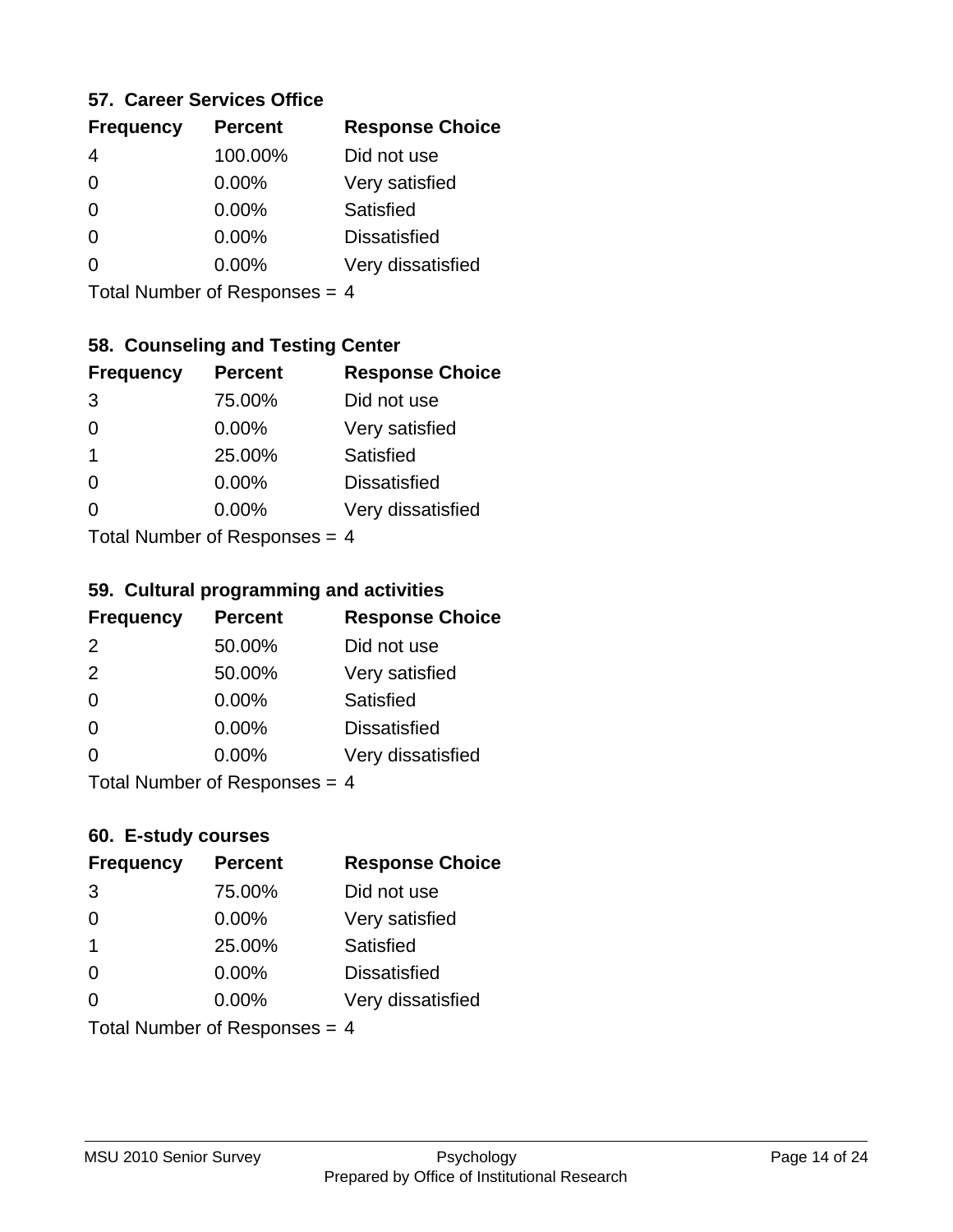#### **61. Food Services**

| <b>Percent</b> | <b>Response Choice</b> |
|----------------|------------------------|
| 0.00%          | Did not use            |
| 25.00%         | Very satisfied         |
| 50.00%         | Satisfied              |
| 25.00%         | <b>Dissatisfied</b>    |
| $0.00\%$       | Very dissatisfied      |
|                |                        |

Total Number of Responses = 4

## **62. Greek life and activities**

| <b>Frequency</b>              | <b>Percent</b> | <b>Response Choice</b> |
|-------------------------------|----------------|------------------------|
| 3                             | 75.00%         | Did not use            |
| 0                             | 0.00%          | Very satisfied         |
| 1                             | 25.00%         | Satisfied              |
| 0                             | 0.00%          | <b>Dissatisfied</b>    |
|                               | $0.00\%$       | Very dissatisfied      |
| Total Number of Responses = 4 |                |                        |

**63. Health Services**

| <b>Frequency</b> | <b>Percent</b>             | <b>Response Choice</b> |
|------------------|----------------------------|------------------------|
| $\Omega$         | $0.00\%$                   | Did not use            |
| 2                | 50.00%                     | Very satisfied         |
| -1               | 25.00%                     | <b>Satisfied</b>       |
| -1               | 25.00%                     | <b>Dissatisfied</b>    |
| $\Omega$         | 0.00%                      | Very dissatisfied      |
|                  | Total Number of Desperance |                        |

Total Number of Responses = 4

### **64. Honor Societies/Departmental Clubs/Special Interest Organizations**

| <b>Frequency</b>                | <b>Percent</b> | <b>Response Choice</b> |
|---------------------------------|----------------|------------------------|
| 1                               | 25.00%         | Did not use            |
| -1                              | 25.00%         | Very satisfied         |
| 2                               | 50.00%         | Satisfied              |
| $\Omega$                        | 0.00%          | <b>Dissatisfied</b>    |
| 0                               | 0.00%          | Very dissatisfied      |
| Total Number of Responses = $4$ |                |                        |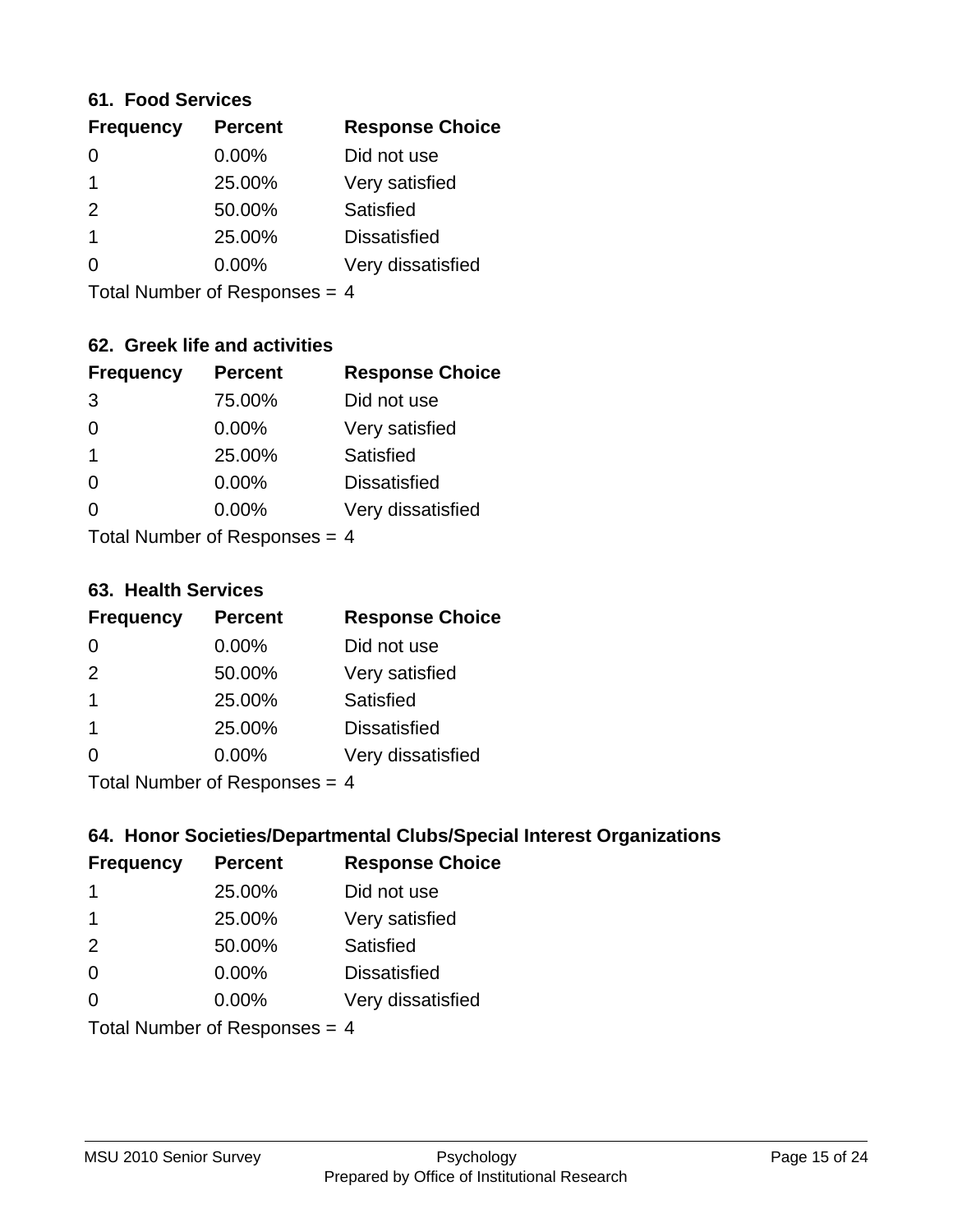### **65. International Programs and activities**

| <b>Frequency</b> | <b>Percent</b> | <b>Response Choice</b> |
|------------------|----------------|------------------------|
| 1                | 25.00%         | Did not use            |
| 0                | 0.00%          | Very satisfied         |
| 3                | 75.00%         | Satisfied              |
| O                | $0.00\%$       | <b>Dissatisfied</b>    |
|                  | $0.00\%$       | Very dissatisfied      |
|                  |                |                        |

Total Number of Responses = 4

## **66. International student support services**

| <b>Frequency</b>                     | <b>Percent</b> | <b>Response Choice</b> |
|--------------------------------------|----------------|------------------------|
| 4                                    | 100.00%        | Did not use            |
| $\Omega$                             | 0.00%          | Very satisfied         |
| $\Omega$                             | 0.00%          | <b>Satisfied</b>       |
| $\Omega$                             | 0.00%          | <b>Dissatisfied</b>    |
| 0                                    | 0.00%          | Very dissatisfied      |
| $Total Number of DoEROROR = \Lambda$ |                |                        |

Total Number of Responses = 4

#### **67. Intramural Sports and Recreation**

| <b>Frequency</b>                     | <b>Percent</b> | <b>Response Choice</b> |
|--------------------------------------|----------------|------------------------|
| -1                                   | 25.00%         | Did not use            |
| -1                                   | 25.00%         | Very satisfied         |
| 2                                    | 50.00%         | Satisfied              |
| $\Omega$                             | $0.00\%$       | <b>Dissatisfied</b>    |
| ∩                                    | $0.00\%$       | Very dissatisfied      |
| $Total Number of DoEROROR = \Lambda$ |                |                        |

Total Number of Responses = 4

## **68. Lowry Center/Community College**

| <b>Frequency</b>              | <b>Percent</b> | <b>Response Choice</b> |
|-------------------------------|----------------|------------------------|
| 4                             | 100.00%        | Did not use            |
| $\Omega$                      | 0.00%          | Very satisfied         |
| $\Omega$                      | 0.00%          | Satisfied              |
| $\Omega$                      | 0.00%          | <b>Dissatisfied</b>    |
| $\Omega$                      | $0.00\%$       | Very dissatisfied      |
| Total Number of Responses = 4 |                |                        |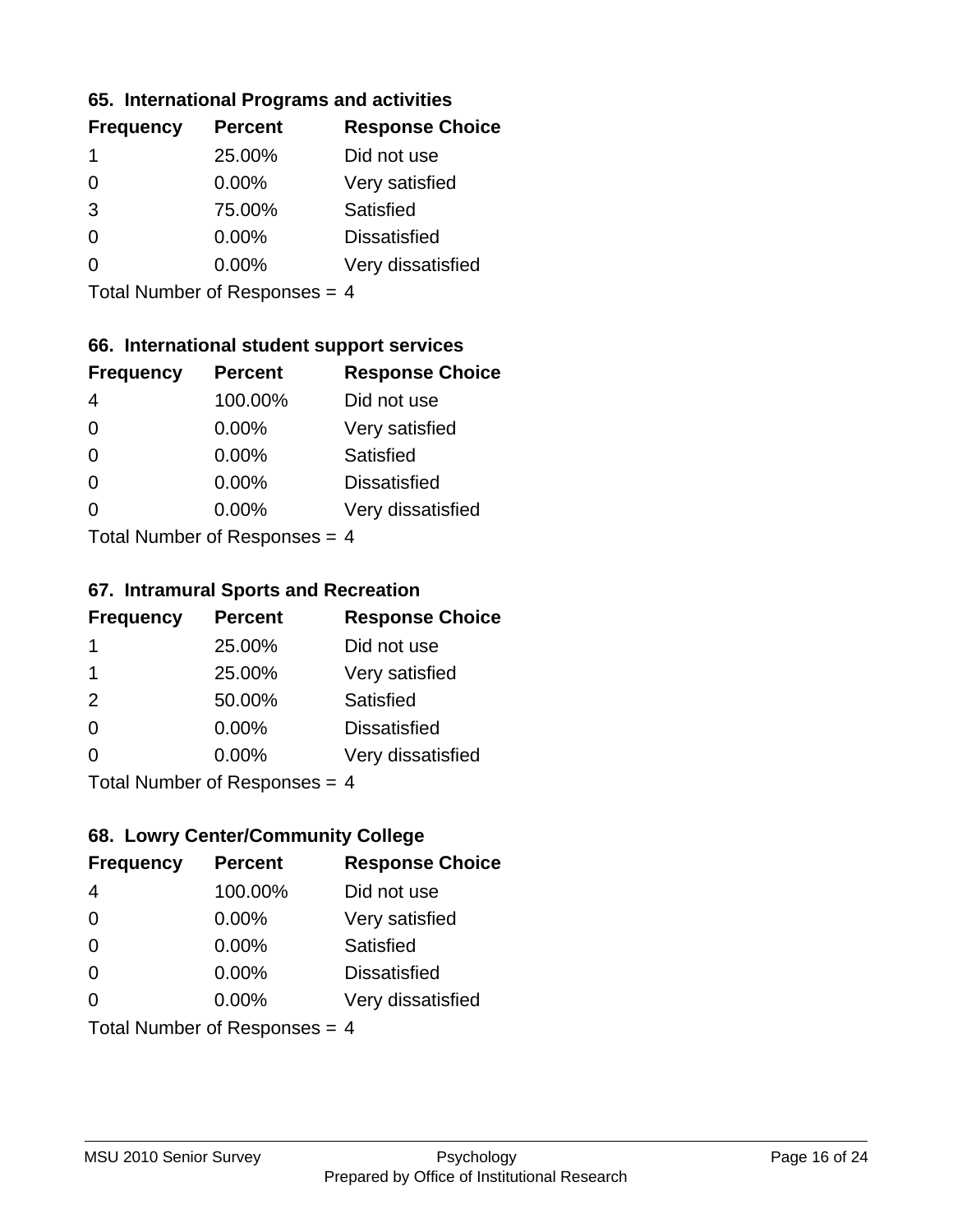## **69. Library**

| <b>Frequency</b> | <b>Percent</b> | <b>Response Choice</b> |
|------------------|----------------|------------------------|
| $\Omega$         | 0.00%          | Did not use            |
| $\mathcal{P}$    | 50.00%         | Very satisfied         |
| $\mathcal{P}$    | 50.00%         | Satisfied              |
| 0                | 0.00%          | <b>Dissatisfied</b>    |
| ∩                | 0.00%          | Very dissatisfied      |
|                  |                |                        |

Total Number of Responses = 4

## **70. MAP Report**

| <b>Frequency</b>                | <b>Percent</b> | <b>Response Choice</b> |
|---------------------------------|----------------|------------------------|
|                                 | 0.00%          | Did not use            |
| 1                               | 25.00%         | Very satisfied         |
| 2                               | 50.00%         | Satisfied              |
| 1                               | 25.00%         | <b>Dissatisfied</b>    |
|                                 | $0.00\%$       | Very dissatisfied      |
| Total Number of Responses = $4$ |                |                        |

#### **71. MSU Web site**

| <b>Frequency</b>                | <b>Percent</b> | <b>Response Choice</b> |
|---------------------------------|----------------|------------------------|
| $\Omega$                        | $0.00\%$       | Did not use            |
| 2                               | 50.00%         | Very satisfied         |
| 2                               | 50.00%         | Satisfied              |
| $\Omega$                        | 0.00%          | <b>Dissatisfied</b>    |
| $\Omega$                        | 0.00%          | Very dissatisfied      |
| Total Number of Responses = $4$ |                |                        |

### **72. NCAA Sports**

| <b>Frequency</b>                | <b>Percent</b> | <b>Response Choice</b> |
|---------------------------------|----------------|------------------------|
| $\mathcal{P}$                   | 50.00%         | Did not use            |
| -1                              | 25.00%         | Very satisfied         |
| $\Omega$                        | 0.00%          | Satisfied              |
| $\overline{\mathbf{1}}$         | 25.00%         | <b>Dissatisfied</b>    |
| ∩                               | $0.00\%$       | Very dissatisfied      |
| Total Number of Responses = $4$ |                |                        |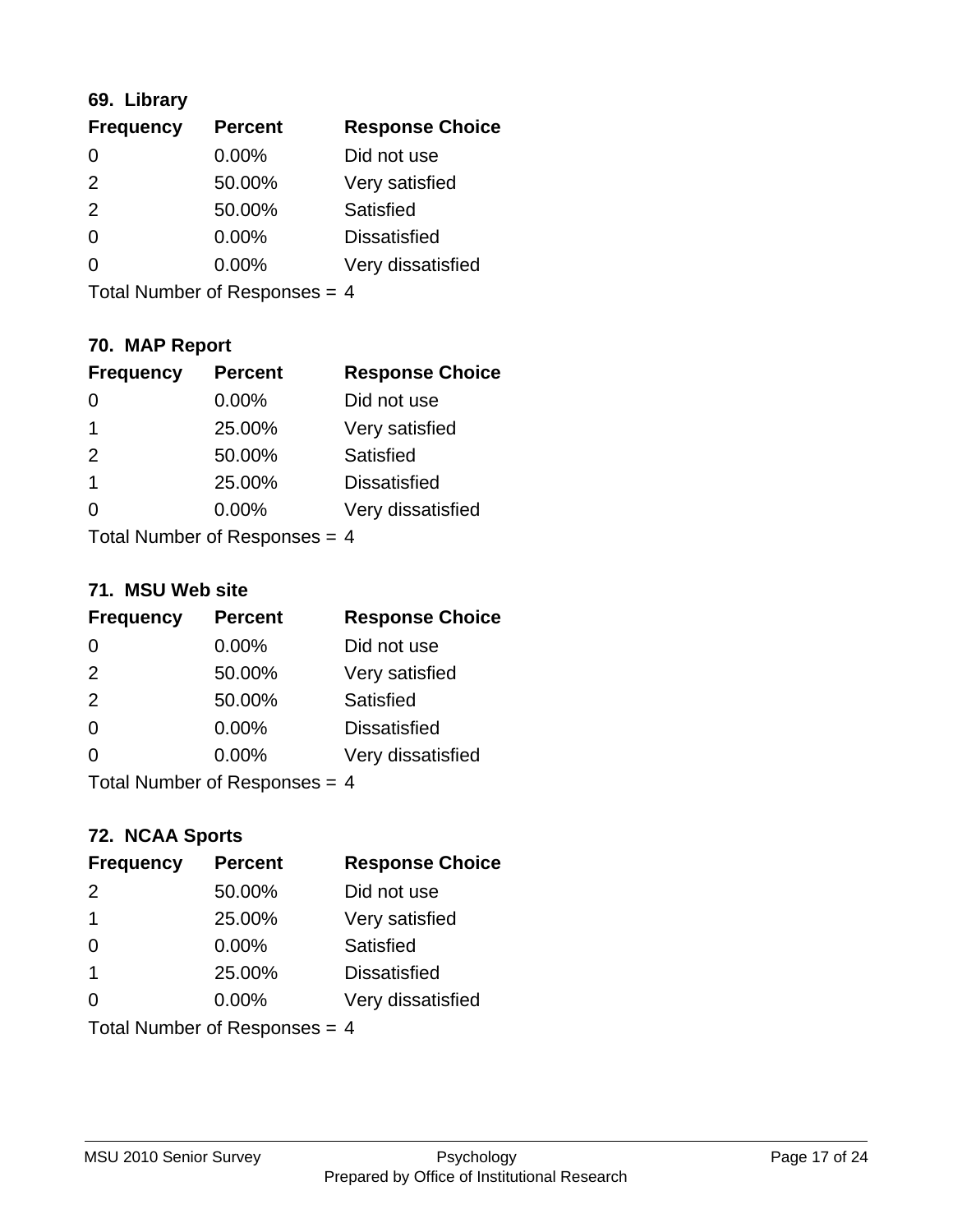### **73. Online courses that are not e-study**

| <b>Frequency</b> | <b>Percent</b> | <b>Response Choice</b> |
|------------------|----------------|------------------------|
|                  | 100.00%        | Did not use            |
| 0                | $0.00\%$       | Very satisfied         |
| 0                | $0.00\%$       | Satisfied              |
|                  | $0.00\%$       | <b>Dissatisfied</b>    |
|                  | $0.00\%$       | Very dissatisfied      |
|                  |                |                        |

Total Number of Responses = 4

## **74. Racer Touch Registration**

| <b>Frequency</b>          | <b>Percent</b> | <b>Response Choice</b> |
|---------------------------|----------------|------------------------|
| 0                         | 0.00%          | Did not use            |
| 0                         | 0.00%          | Very satisfied         |
| 1                         | 25.00%         | <b>Satisfied</b>       |
| 1                         | 25.00%         | <b>Dissatisfied</b>    |
| $\mathcal{P}$             | 50.00%         | Very dissatisfied      |
| Total Number of Despanses |                |                        |

Total Number of Responses = 4

## **75. Residential College programming and activities**

| <b>Frequency</b>                     | <b>Percent</b> | <b>Response Choice</b> |
|--------------------------------------|----------------|------------------------|
| $\Omega$                             | $0.00\%$       | Did not use            |
| $\overline{1}$                       | 25.00%         | Very satisfied         |
| 3                                    | 75.00%         | Satisfied              |
| $\Omega$                             | 0.00%          | <b>Dissatisfied</b>    |
| $\Omega$                             | 0.00%          | Very dissatisfied      |
| $Total Number of DoEROROR = \Lambda$ |                |                        |

I otal Number of Responses = 4

## **76. Scholarships/grants/student employment**

| <b>Frequency</b>                | <b>Percent</b> | <b>Response Choice</b> |
|---------------------------------|----------------|------------------------|
| 1                               | 25.00%         | Did not use            |
| $\Omega$                        | 0.00%          | Very satisfied         |
| 2                               | 50.00%         | Satisfied              |
| -1                              | 25.00%         | <b>Dissatisfied</b>    |
| ∩                               | $0.00\%$       | Very dissatisfied      |
| Total Number of Responses = $4$ |                |                        |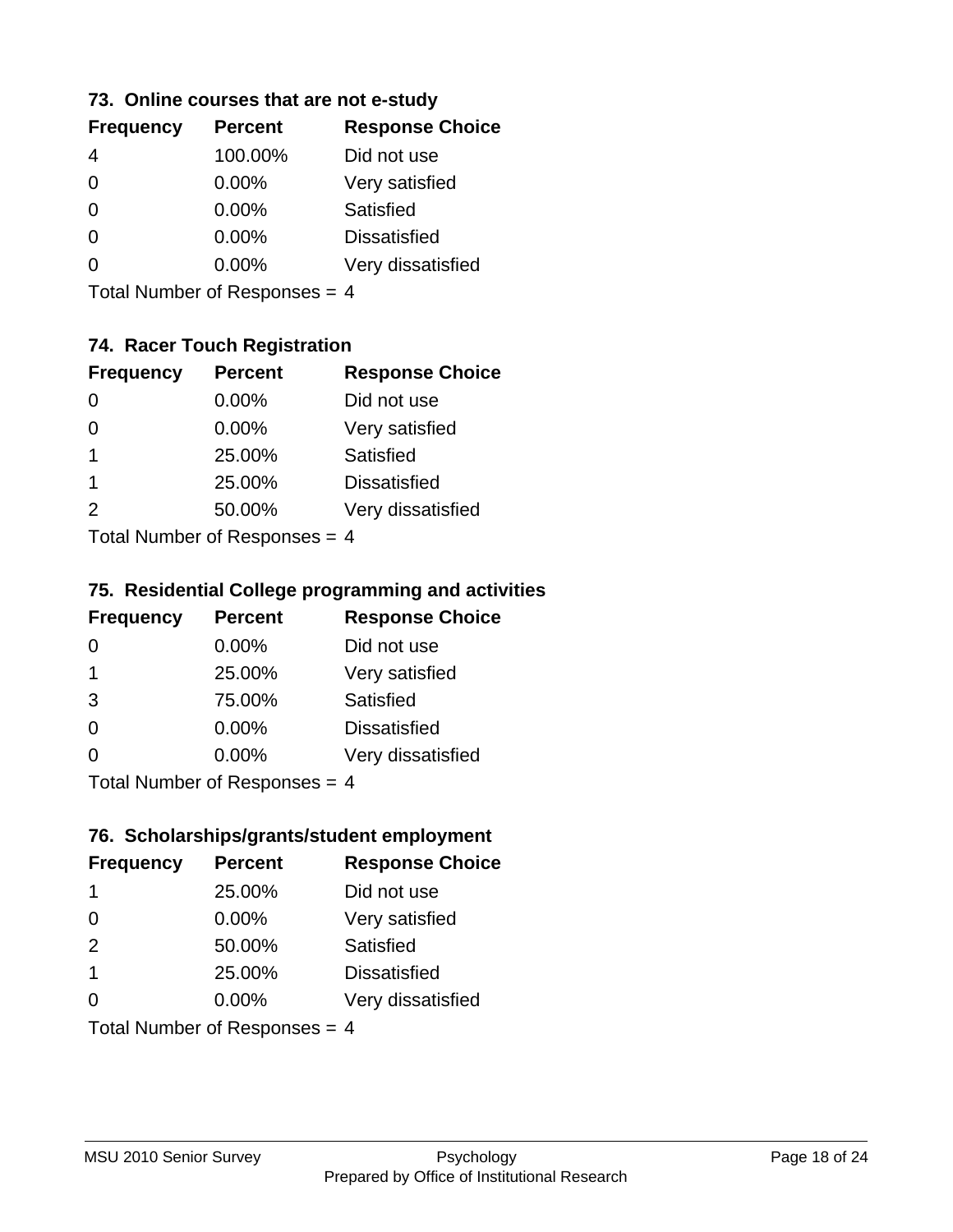### **77. Security Services**

| <b>Percent</b> | <b>Response Choice</b> |
|----------------|------------------------|
| 25.00%         | Did not use            |
| 50.00%         | Very satisfied         |
| 25.00%         | Satisfied              |
| 0.00%          | <b>Dissatisfied</b>    |
| 0.00%          | Very dissatisfied      |
|                |                        |

Total Number of Responses = 4

## **78. Services for non-traditional students**

| <b>Frequency</b>                     | <b>Percent</b> | <b>Response Choice</b> |
|--------------------------------------|----------------|------------------------|
| 4                                    | 100.00%        | Did not use            |
| $\Omega$                             | 0.00%          | Very satisfied         |
| $\Omega$                             | 0.00%          | <b>Satisfied</b>       |
| $\Omega$                             | 0.00%          | <b>Dissatisfied</b>    |
| 0                                    | 0.00%          | Very dissatisfied      |
| $Total Number of DoEROROR = \Lambda$ |                |                        |

Total Number of Responses = 4

## **79. Student Support Services (Trio)**

| <b>Frequency</b>                     | <b>Percent</b> | <b>Response Choice</b> |
|--------------------------------------|----------------|------------------------|
| 4                                    | 100.00%        | Did not use            |
| $\Omega$                             | 0.00%          | Very satisfied         |
| $\Omega$                             | $0.00\%$       | Satisfied              |
| $\Omega$                             | $0.00\%$       | <b>Dissatisfied</b>    |
| $\Omega$                             | 0.00%          | Very dissatisfied      |
| $Total Number of DoEROROR = \Lambda$ |                |                        |

I otal Number of Responses = 4

## **80. Student PIN System**

| <b>Frequency</b>              | <b>Percent</b> | <b>Response Choice</b> |
|-------------------------------|----------------|------------------------|
| 0                             | 0.00%          | Did not use            |
| 1                             | 25.00%         | Very satisfied         |
| 3                             | 75.00%         | Satisfied              |
| $\Omega$                      | $0.00\%$       | <b>Dissatisfied</b>    |
| $\Omega$                      | $0.00\%$       | Very dissatisfied      |
| Total Number of Responses = 4 |                |                        |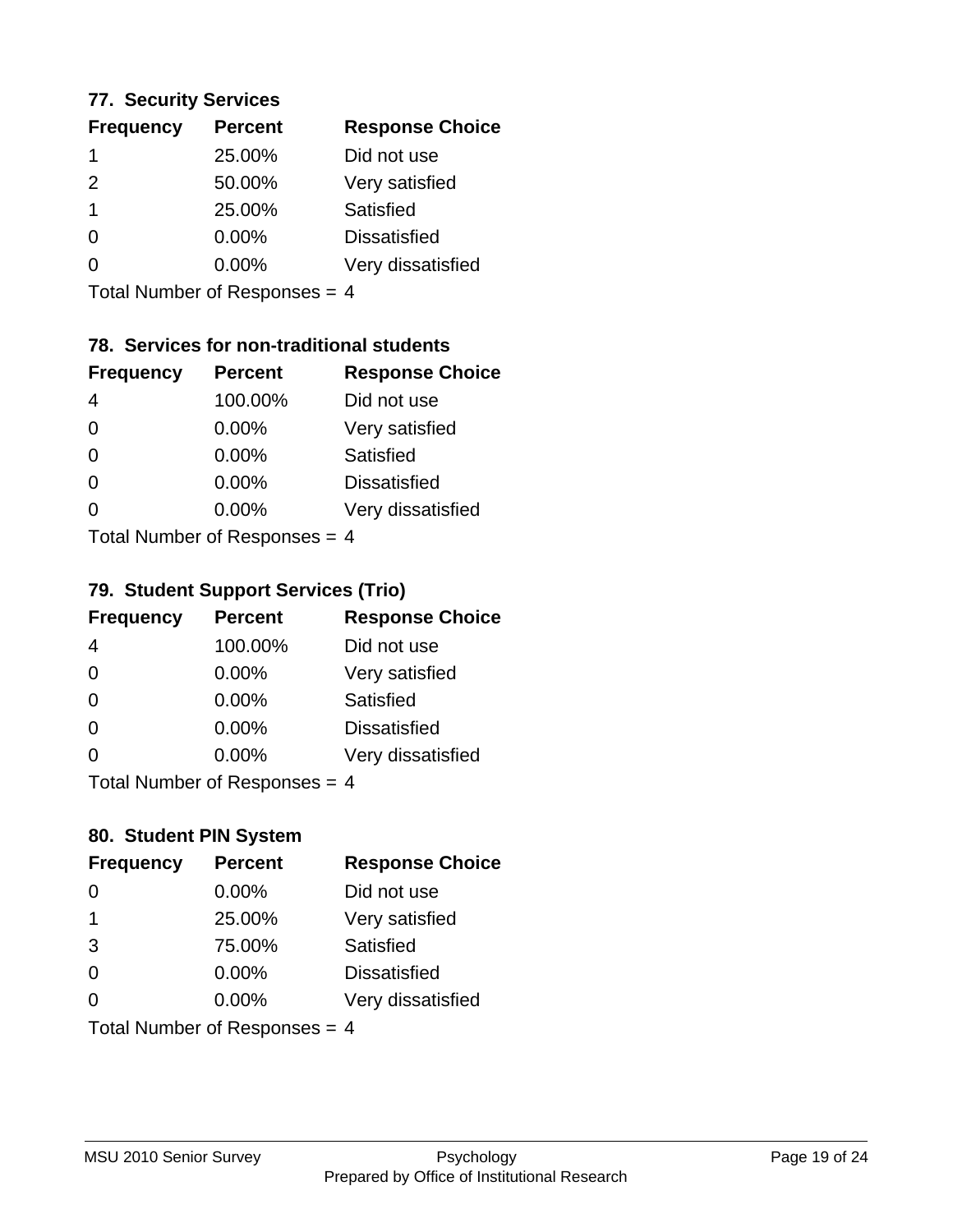## **81. Student Records/Transcript Services**

| <b>Frequency</b> | <b>Percent</b> | <b>Response Choice</b> |
|------------------|----------------|------------------------|
| $\mathcal{P}$    | 50.00%         | Did not use            |
| 1                | 25.00%         | Very satisfied         |
|                  | 25.00%         | Satisfied              |
| ∩                | 0.00%          | <b>Dissatisfied</b>    |
|                  | $0.00\%$       | Very dissatisfied      |

Total Number of Responses = 4

## **82. Computer and Internet access for study and research needs**

| <b>Frequency</b> | <b>Percent</b>            | <b>Response Choice</b> |
|------------------|---------------------------|------------------------|
|                  | 0.00%                     | Did not use            |
| 1                | 25.00%                    | Very satisfied         |
| 2                | 50.00%                    | <b>Satisfied</b>       |
| 1                | 25.00%                    | <b>Dissatisfied</b>    |
| 0                | 0.00%                     | Very dissatisfied      |
|                  | Tatal Number of Despenses |                        |

Total Number of Responses = 4

#### **83. Women's Center**

| <b>Frequency</b> | <b>Percent</b>            | <b>Response Choice</b> |
|------------------|---------------------------|------------------------|
| 4                | 100.00%                   | Did not use            |
| $\Omega$         | 0.00%                     | Very satisfied         |
| $\Omega$         | $0.00\%$                  | <b>Satisfied</b>       |
| $\Omega$         | 0.00%                     | <b>Dissatisfied</b>    |
| $\Omega$         | 0.00%                     | Very dissatisfied      |
|                  | Total Number of Despanses |                        |

Total Number of Responses = 4

### **84. To what extent did you participate in Residential College activities?**

| <b>Frequency</b> | <b>Percent</b>                  | <b>Response Choice</b> |
|------------------|---------------------------------|------------------------|
|                  | 25.00%                          | Did not participate    |
|                  | 25.00%                          | Frequently             |
|                  | 25.00%                          | Occasionally           |
|                  | 25.00%                          | Seldom                 |
|                  | Total Number of Responses = $4$ |                        |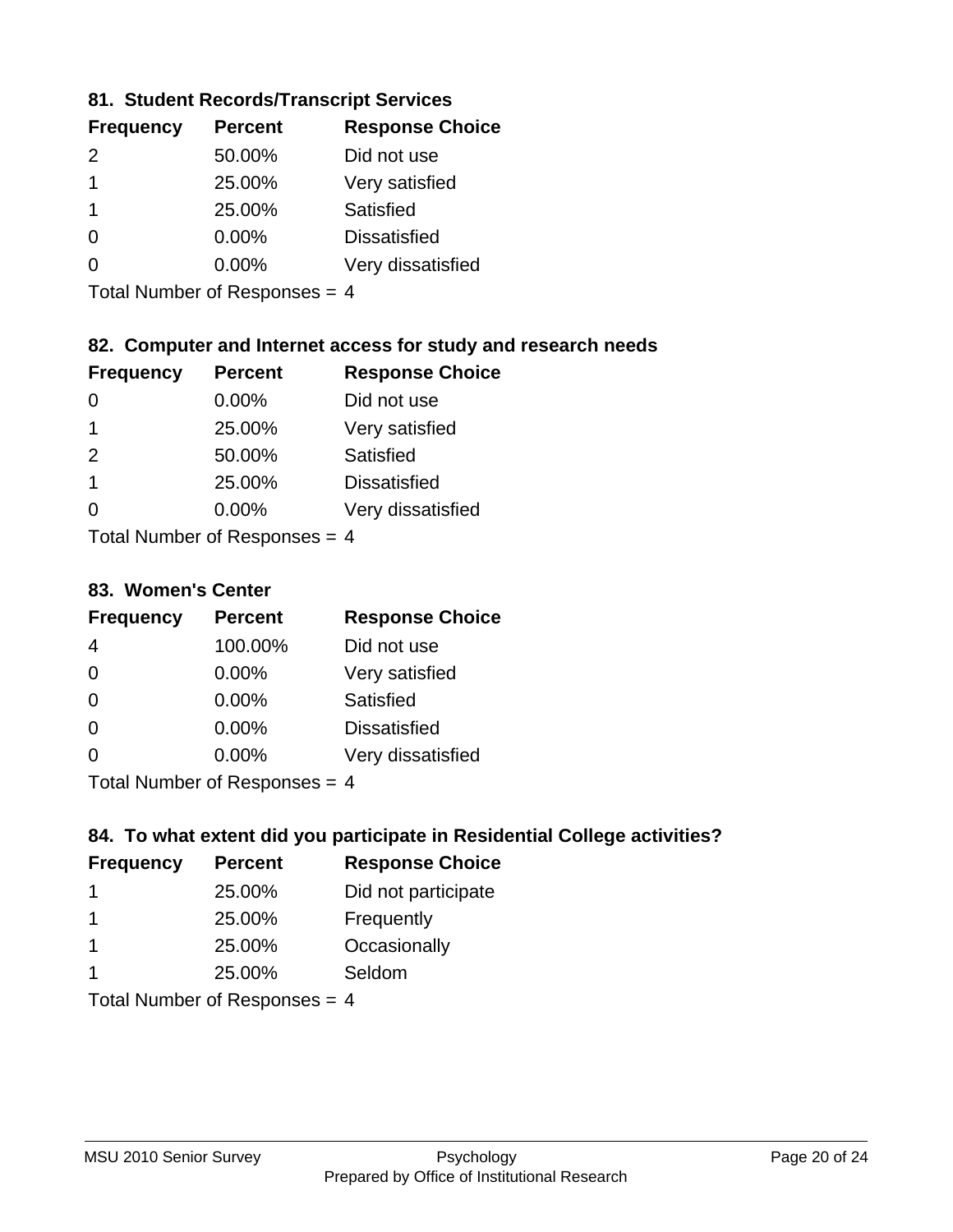| <b>Frequency</b> | <b>Percent</b> | <b>Response Choice</b>                 |
|------------------|----------------|----------------------------------------|
| 0                | $0.00\%$       | Not familiar with Residential Colleges |
|                  | 25.00%         | Very positive                          |
| 3                | 75.00%         | <b>Positive</b>                        |
| $\overline{0}$   | $0.00\%$       | <b>Negative</b>                        |
| $\overline{0}$   | $0.00\%$       | Very negative                          |
|                  |                |                                        |

**85. Which phrase best describes your opinion of Residential Colleges?**

Total Number of Responses = 4

## **Questions 86-95**

**University Graduate." Please indicate how effective your MSU experience was in The University has formulated ten desired "Characteristics of the Murray State enhancing your abilities in each area.**

**86. Engage in mature, independent and creative thought and express that thought effectively in oral and written communication;**

| <b>Frequency</b> | <b>Percent</b> | <b>Response Choice</b> |
|------------------|----------------|------------------------|
| $\mathcal{P}$    | 50.00%         | Very effective         |
| $\mathcal{P}$    | 50.00%         | Effective              |
| $\Omega$         | 0.00%          | Ineffective            |
| ∩                | $0.00\%$       | Very ineffective       |

Total Number of Responses = 4

**87. Understand and apply the critical and scientific methodologies that** 

**academic disciplines employ to discover knowledge and ascertain its validity;**

| <b>Frequency</b> | <b>Percent</b> | <b>Response Choice</b> |
|------------------|----------------|------------------------|
| -1               | 25.00%         | Very effective         |
| 3                | 75.00%         | Effective              |
| $\Omega$         | 0.00%          | Ineffective            |
| $\Omega$         | 0.00%          | Very ineffective       |
|                  |                |                        |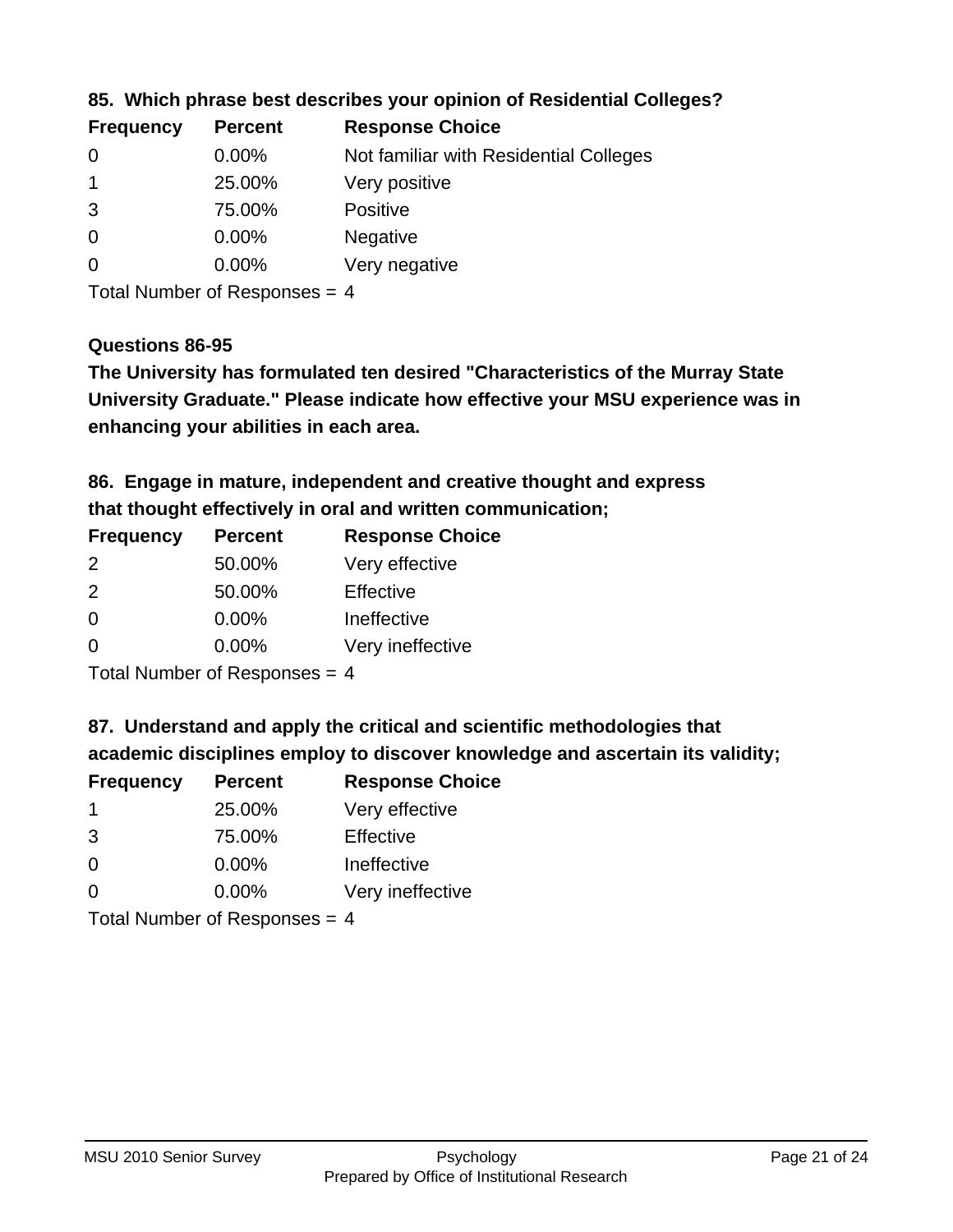#### **88. Apply sound standards of information gathering, analysis and evaluation to reach logical decisions;**

| <b>UNGINION ISLAMITION CONSIDER</b> |                |                        |
|-------------------------------------|----------------|------------------------|
| <b>Frequency</b>                    | <b>Percent</b> | <b>Response Choice</b> |
| -1                                  | 25.00%         | Very effective         |
| 3                                   | 75.00%         | Effective              |
| $\overline{0}$                      | 0.00%          | Ineffective            |
| $\overline{0}$                      | 0.00%          | Very ineffective       |

Total Number of Responses = 4

# **89. Understand the roles and applications of science and technology in the solution of the problems of a changing world;**

| <b>Frequency</b>                | <b>Percent</b> | <b>Response Choice</b> |
|---------------------------------|----------------|------------------------|
| -1                              | 25.00%         | Very effective         |
| $\mathcal{P}$                   | 50.00%         | Effective              |
| $\mathbf 1$                     | 25.00%         | Ineffective            |
| $\Omega$                        | 0.00%          | Very ineffective       |
| Tatal Manufacture Communication |                |                        |

Total Number of Responses = 4

# **90. Demonstrate a critical understanding of the world's historical, literary, philosophical, and artistic traditions;**

| <b>Frequency</b>           | <b>Percent</b> | <b>Response Choice</b> |
|----------------------------|----------------|------------------------|
| $\Omega$                   | $0.00\%$       | Very effective         |
| 4                          | 100.00%        | Effective              |
| $\Omega$                   | 0.00%          | Ineffective            |
| $\Omega$                   | 0.00%          | Very ineffective       |
| Total Number of Desperance |                |                        |

Total Number of Responses = 4

# **91. Understand the dynamics of cultural diversity, of competing economic and political systems, and of complex moral and ethical issues;**

| <b>Frequency</b>                | <b>Percent</b> | <b>Response Choice</b> |
|---------------------------------|----------------|------------------------|
| $\Omega$                        | 0.00%          | Very effective         |
| 3                               | 75.00%         | Effective              |
| $\overline{1}$                  | 25.00%         | Ineffective            |
| $\Omega$                        | $0.00\%$       | Very ineffective       |
| Total Number of Responses = $4$ |                |                        |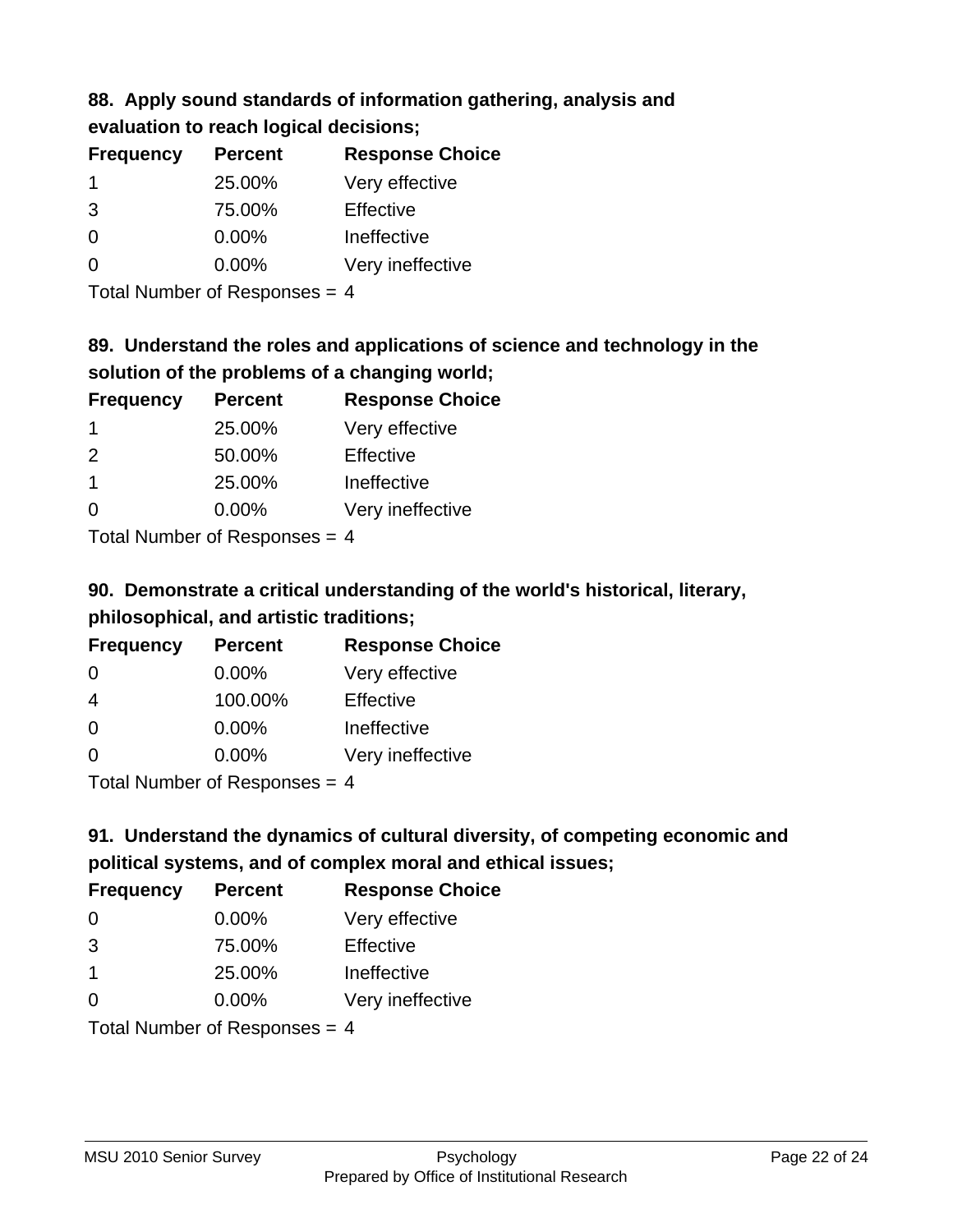## **92. Understand the nature of and engage in ethical behavior and**

## **responsible citizenship;**

| <b>Percent</b> | <b>Response Choice</b> |
|----------------|------------------------|
| 25.00%         | Very effective         |
| 75.00%         | Effective              |
| $0.00\%$       | Ineffective            |
| $0.00\%$       | Very ineffective       |
|                |                        |

Total Number of Responses = 4

# **93. Understand the importance of the behaviors necessary to maintain a healthy lifestyle;**

| <b>Frequency</b> | <b>Percent</b>                                                     | <b>Response Choice</b> |
|------------------|--------------------------------------------------------------------|------------------------|
| $\Omega$         | 0.00%                                                              | Very effective         |
| 3                | 75.00%                                                             | Effective              |
| $\mathbf 1$      | 25.00%                                                             | Ineffective            |
| $\Omega$         | 0.00%                                                              | Very ineffective       |
|                  | $T$ at all Message and $R$ $\sim$ and $\sim$ and $\sim$ and $\sim$ |                        |

Total Number of Responses = 4

## **94. Demonstrate mastery of a chosen field of study; and**

| <b>Frequency</b> | <b>Percent</b> | <b>Response Choice</b> |
|------------------|----------------|------------------------|
|                  | 25.00%         | Very effective         |
| $\mathcal{P}$    | 50.00%         | Effective              |
|                  | 25.00%         | Ineffective            |
| 0                | $0.00\%$       | Very ineffective       |
|                  |                |                        |

Total Number of Responses = 4

## **95. Value intellectual pursuit and continuous learning in a changing world.**

| <b>Frequency</b>           | <b>Percent</b> | <b>Response Choice</b> |
|----------------------------|----------------|------------------------|
| $\mathcal{P}$              | 50.00%         | Very effective         |
| $\mathcal{P}$              | 50.00%         | Effective              |
| $\Omega$                   | 0.00%          | Ineffective            |
| $\Omega$                   | 0.00%          | Very ineffective       |
| Tatal Manakan af Dagmanage |                |                        |